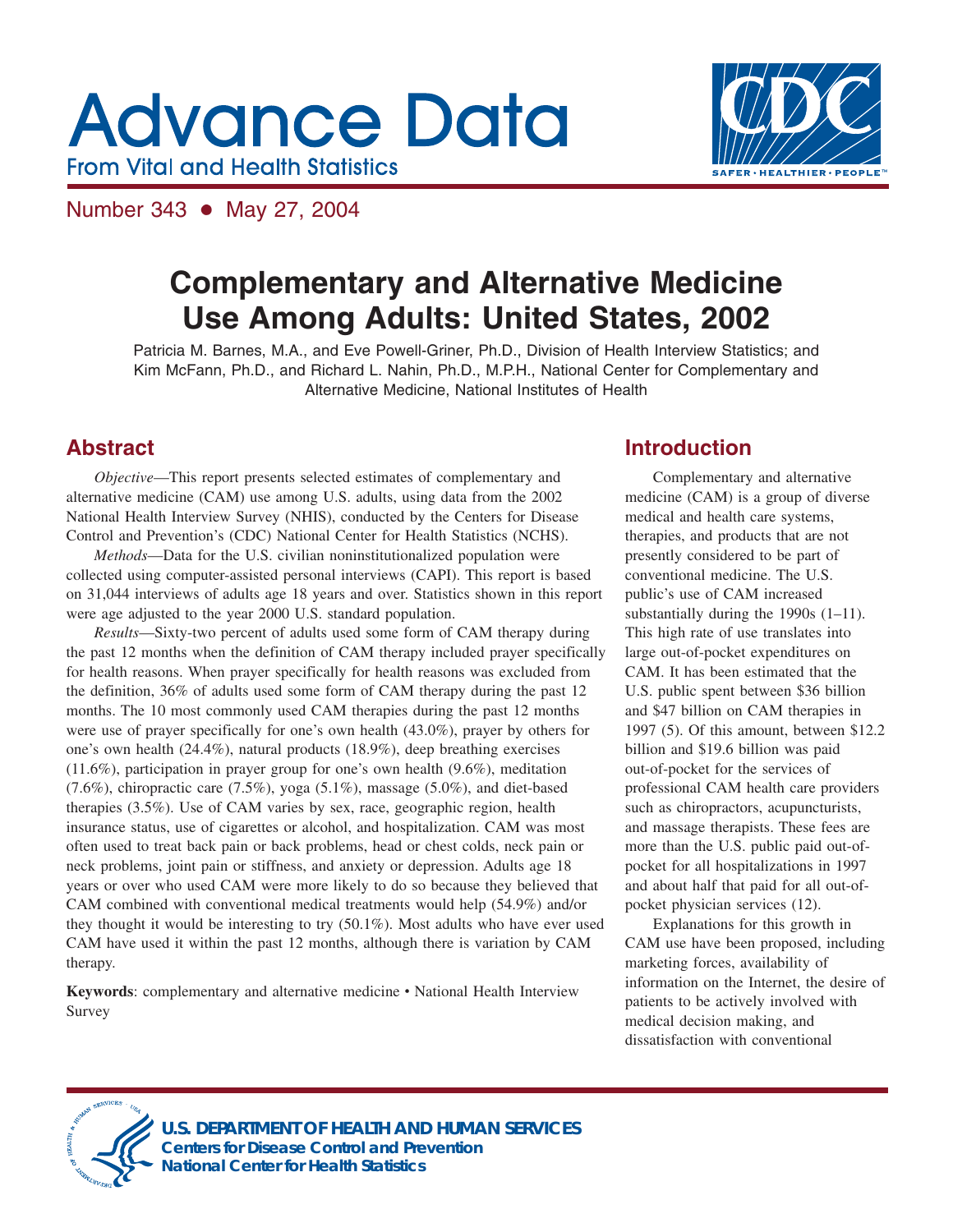(western) medicine (13). This dissatisfaction may be related to the inability of conventional medicine to adequately treat many chronic diseases and their symptoms such as debilitating pain (1). Rates of CAM use are also exceptionally high among individuals with life threatening illnesses such as cancer (14) or HIV (15). It appears that the majority of people use CAM as a complement to conventional medicine, not as an alternative (1,3,5).

As used by the U.S. public, CAM consists of many heterogeneous systems of medicine as well as numerous stand-alone therapies (16). Several systems of CAM are practiced as part of the health care system in U.S. immigrants' countries of origin (17). For example, Ayurveda is practiced in India at a national level within the Federal health system. Traditional Chinese medicine, which includes acupuncture, acupressure, herbal medicine, tai chi, and qi gong, is often practiced in the same hospitals or clinics as conventional medicine in China. Kampo, the system of traditional herbal medicine in Japan, is covered by the national health insurance plan and is practiced by many medical doctors (18). Immigrants from these and other countries of origin may continue to rely on CAM as part of their medical treatment in the United States even as they seek care from conventional health care providers. Some of these systems may eventually prove to be low cost health care options for use by the U.S. public.

Despite the diverse ways in which these systems and therapies developed, they appear to have several characteristics in common: the use of complex interventions, often involving the administration of many medications or medicinal substances at the same time; individualized diagnosis and treatment of patients; an emphasis on maximizing the body's inherent healing ability; and treatment of the ''whole'' person by addressing their physical, mental, and spiritual attributes rather than focusing on a specific pathogenic process as emphasized in conventional medicine (19).

Notwithstanding the growing scientific evidence that some CAM therapies may be effective for specific

conditions (20,21), the public's wide use of many untested CAM therapies might have unanticipated negative consequences. For example, the U.S. Department of Health and Human Services banned the sale of the herbal supplement ephedra in 2003 after concluding that the risks associated with use of this product by the general public greatly outweighed any potential benefit (22). It has been found that other herbal products interact or interfere with the normal pharmacology of some pharmaceutical drugs with potentially fatal consequences (23). CAM users often do not share information about such use with their conventional health care providers (5), thereby increasing the possibility of serious interactions. Even when conventional health care providers are aware that their patients are taking herbal products, serious interactions could result if providers are unfamiliar with the scientific literature on CAM. Understanding the prevalence and reasons for CAM use is a first step toward improving communication between health care providers and their patients.

This report is based on a CAM supplement that was administered as part of the sample adult questionnaire of the 2002 NHIS. The report focuses on who uses CAM, what is used, and why it is used. It also examines the relationship between the use of CAM and the use of conventional medical practices. In particular, the report examines the relationship of CAM use and demographic and health behaviors among groups not previously studied in detail, including race and ethnic groups, the economically disadvantaged, and the elderly. The 2002 NHIS included questions that asked respondents about their use (ever and during the past 12 months) of 27 different CAM therapies. This report defines CAM broadly by including therapies or practices that may not be considered CAM, such as prayer specifically for health purposes and high-dose vitamin therapy, and examines the use of these practices in specific populations.

## **Methods**

#### **Data source**

The statistics shown in this report are based on data from the Alternative Health/Complementary and Alternative Medicine supplement, the Sample Adult Core component, and the Family Core component of the 2002 NHIS (24). The NHIS, one of the major data collection systems of CDC's NCHS, is a survey of a nationally representative sample of the civilian noninstitutionalized household population of the United States. Basic health and demographic information were collected on all household members. Adults present at the time of the interview are asked to respond for themselves. Proxy responses are accepted for adults not present at the time of the interview and for children. Additional information is collected on one randomly selected adult age 18 years or over (sample adult) and one randomly selected child age 0–17 years (sample child) per family. Information on the sample adult is self-reported except in rare cases when the sample adult is physically or mentally incapable of responding, and information on the sample child is collected from an adult family member who is knowledgeable about the child's health.

The Alternative Health/ Complementary and Alternative Medicine supplemental questionnaire included questions on 27 types of CAM therapies commonly used in the United States [\(table](#page-7-0) 1). These 27 CAM therapies included 10 types of providerbased CAM therapies (e.g., acupuncture, chiropractic care, folk medicine), as well as 17 other CAM therapies for which the services of a provider are not necessary (e.g., natural products, special diets, megavitamin therapy). The CAM supplement, unlike earlier surveys, includes specific types of CAM diets such as Atkins, Macrobiotic, Ornish, Pritikin, and Zone; a comprehensive range of mind-body therapies, including biofeedback, deep breathing techniques, guided imagery, hypnosis, progressive relaxation, qi gong, tai chi, and yoga;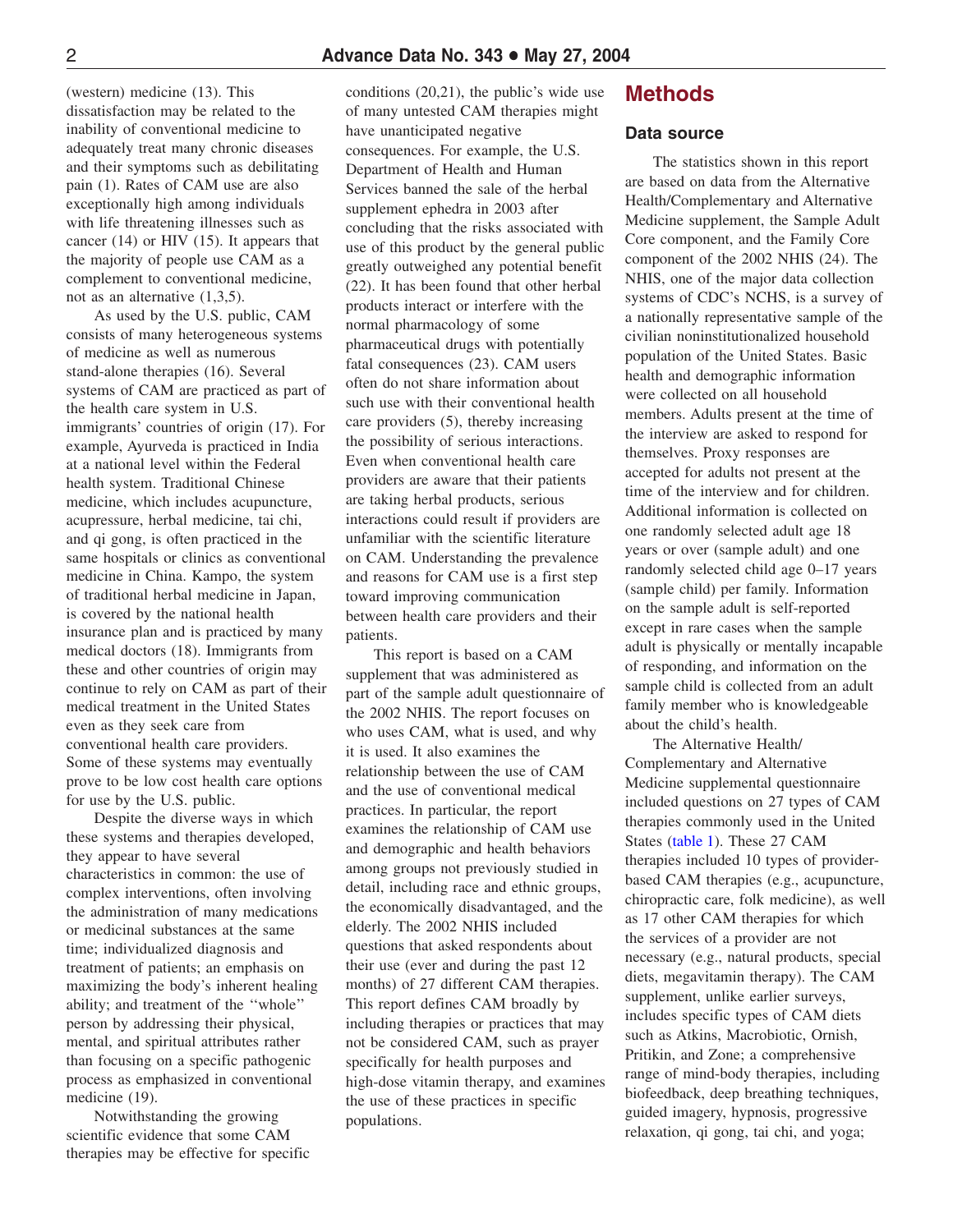and the use of prayer for health purposes. Inclusion and development of the 2002 supplement was supported, in part, by the National Center for Complementary and Alternative Medicine (NCCAM), National Institutes of Health (NIH).

#### **Statistical analysis**

This report is based on data from 31,044 completed interviews with sample adults age 18 years and over, representing a conditional sample adult response rate of 84.4% and a final sample adult response rate of 74.3%. Procedures used in calculating response rates are described in detail in ''Appendix I'' of the Survey Description of the NHIS data files (24). Because the CAM questions were administered as part of the Sample Adult questionnaire and only about 1.4% of the sample adults did not answer any questions in the CAM supplement, a separate response rate for the CAM questions was not calculated.

All estimates (percents and frequencies) and associated standard errors shown in this report were generated using SUDAAN, a software package designed to account for a complex sample design such as that used by the NHIS (25). All estimates were weighted using the sample adult record weight, to represent the U.S. civilian noninstitutionalized population age 18 years and over.

Most estimates presented in this report were age adjusted to the year 2000 U.S. standard population age 18 years and over (26,27). The SUDAAN procedure PROC DESCRIPT was used to produce age-adjusted percentages and their standard errors. Age adjustment was used to allow comparison of various sociodemographic subgroups that have different age structures. The estimates found in this report were age adjusted using the age groups 18–24 years, 25–44 years, 45–64 years, and 65 years and over, unless otherwise noted. (See ''Technical Notes'' for details.)

Age-adjusted estimates were compared using two-tailed statistical tests at the 0.05 level. No adjustments were made for multiple comparisons. Terms such as ''greater than'' and ''less than'' indicate a statistically significant difference. Terms such as ''similar'' or ''no difference'' indicate that the statistics being compared were not significantly different. Lack of comment regarding the difference between any two statistics does not mean that the difference was tested and found to be not significant.

Most statistics presented in this report can be replicated using NHIS public use data files and accompanying documentation available for downloading from the NCHS Web site at: [http://www.cdc.gov/nchs/nhis.htm.](http://www.cdc.gov/nchs/nhis.htm) Variables identifying metropolitan statistical area (MSA), urban/rural residence, and State, which was used to create the category ''Pacific States,'' are not included in the public use data files to protect respondent confidentiality. Therefore, corresponding estimates cannot be replicated. Many of the references cited in this report are also available via the NCHS Web site at: [http://www.cdc.gov/nchs.](http://www.cdc.gov/nchs)

### **Strengths and limitations of the data**

A major strength of the data on complementary and alternative medicine in the NHIS is that they were collected for a nationally representative sample of U.S. adults, allowing estimation of CAM use for a wide variety of population subgroups. The large sample size also facilitates investigation of the association between CAM and a wide range of other self-reported health characteristics included in the NHIS such as health behaviors, chronic health conditions, injury episodes, access to medical care, and health insurance coverage.

The CAM data collected in the 2002 NHIS are a significant improvement over the CAM data collected in the 1999 NHIS. The 1999 NHIS included only one question that asked respondents if they had used (during the past 12 months) any of the 11 listed therapies or some other CAM therapy that they were then asked to name. The 2002 NHIS included questions that asked respondents about their use (ever and during the past 12 months) of 27 different CAM therapies. For therapies used during the past 12 months, respondents were asked more detailed questions such as the health problem or condition being treated with the therapy, the reason(s) for choosing the therapy, whether the costs of the therapy were covered by insurance, their satisfaction with the treatment, and whether any of their conventional medical professionals knew they were using the therapy.

The CAM questions have several limitations. First, they are dependent upon respondents' knowledge of CAM therapies and/or their willingness to report use accurately. Secondly, the collection of CAM data at a single point in time results in an inability to produce consecutive annual estimates for CAM use so that changes can not be tracked over time, and it reduces the ability to produce reliable estimates of CAM use for small population subgroups as this would require a larger sample and/or more than 1 year of data.

## **Results**

#### **Use of complementary and alternative medicine (table 1)**

- Seventy-five percent of adults age 18 and over have ever used CAM when prayer specifically for health reasons was included in the definition [\(figure](#page-3-0) 1).
- Sixty-two percent of adults have used CAM during the past 12 months when prayer specifically for health reasons was included in the definition [\(figure](#page-3-0) 1).
- The 10 CAM therapies most commonly used within the past 12 months measured in terms of the percentage of U.S. adults were prayer specifically for one's own health (43.0%), prayer by others for one's own health (24.4%), natural products (18.9%), deep breathing exercises (11.6%), participation in prayer group for one's own health (9.6%), meditation (7.6%), chiropractic care (7.5%), yoga (5.1%), massage (5.0%), and diet-based therapies (3.5%).
- Of the 10 CAM therapies most commonly used within the past 12 months, most were mind-body interventions.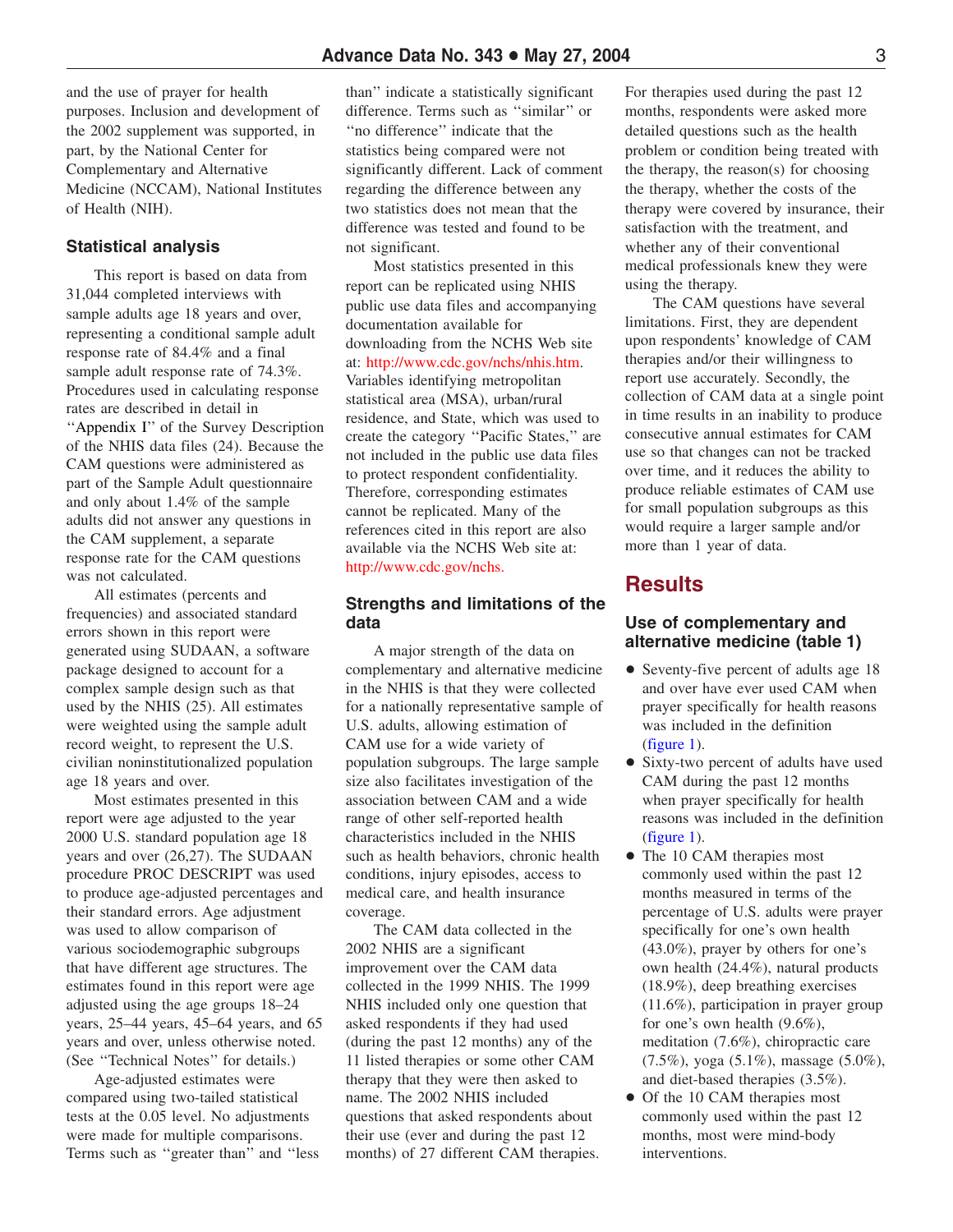<span id="page-3-0"></span>



- Forty-five percent of adults used some method of prayer for health reasons within the past 12 months.
- The two most widely used diet-based therapies by U.S. adults were the Atkins diet (1.7%) and the vegetarian diet (1.6%).

## **Use of selected natural products**

- Nineteen percent of adults used natural products, including herbal medicine, functional foods (garlic), and animal-based (glucosamine) supplements during the past 12 months [\(table](#page-7-0) 1).
- The most commonly used natural products were echinacea (40.3%), ginseng (24.1%), ginkgo biloba (21.1%), and garlic supplements (19.9%) [\(table](#page-8-0) 2).

## **Medical conditions treated with CAM [\(table](#page-8-0) 3)**

- CAM was most often used to treat back pain or problems, head or chest colds, neck pain or problems, joint pain or stiffness, and anxiety or depression.
- Approximately 1% of adult CAM users utilized it to treat sinusitis  $(1.2\%)$ , cholesterol  $(1.1\%)$ , asthma  $(1.1\%)$ , hypertension  $(1.0\%)$ , and/or menopause (0.8%).

## **Use of CAM by selected characteristics [\(table](#page-9-0) 4)**

- Women were more likely than men to use CAM. The largest sex differential is seen in the use of mind-body therapies including prayer specifically for health reasons.
- For all therapies combined, CAM use was more likely among older adults than younger adults. However, the positive relationship between age and CAM use is primarily due to the inclusion of prayer specifically for health reasons. When specific types of CAM therapies are considered, only mind-body therapies including prayer specifically for health reasons show a positive correlation with age.
- If prayer specifically for health reasons is excluded from the definition of CAM, all the CAM categories demonstrated inverse ''U'' relationships with age, with the youngest and oldest groups reporting the least use of CAM.
- $\bullet$  Black adults (68.3%) were more likely to use mind-body therapies including prayer specifically for health reasons than white adults (50.1%) or Asian adults (48.1%).
- Asian adults were more likely (43.1%) to use CAM (excluding megavitamin therapy and prayer specifically for health reasons) than white adults (35.9%) or black adults  $(26.2\%)$ .
- $\bullet$  White adults (12.0%) were more likely to use manipulative and body-based therapies than Asian adults (7.2%) or black adults (4.4%).
- Non-Hispanic adults were more likely than Hispanic adults to use mindbody therapies excluding prayer specifically for health reasons and less likely to use mind-body therapies including prayer specifically for health reasons.
- Except for the groups of therapies that included prayer specifically for health reasons, use of CAM increased as education level increased.
- + Poor adults were more likely than not poor adults to use CAM including megavitamin therapy and prayer specifically for health reasons, while not poor adults were more likely than poor adults or near poor adults to use CAM if megavitamin therapy and prayer specifically for health reasons were excluded.
- For adults under 65 years of age, those with public health insurance were more likely than adults with private health insurance or uninsured adults to use CAM when the definition included megavitamin therapy and prayer specifically for health reasons, and adults with private health insurance were more likely than adults with public health insurance or uninsured adults to use CAM if megavitamin therapy and prayer specifically for health reasons were excluded.
- Adults who live in urban areas were more likely than adults who live in rural areas to use alternative medical systems, biologically based therapies (including and excluding megavitamin therapy), and mind-body therapies (including and excluding prayer specifically for health reasons).
- Adults who were former smokers were more likely to use CAM than adults who were current smokers or those who had never smoked.
- Adults who were hospitalized in the last year were more likely than adults who were not hospitalized in the last year to use CAM when the definition included prayer specifically for health reasons.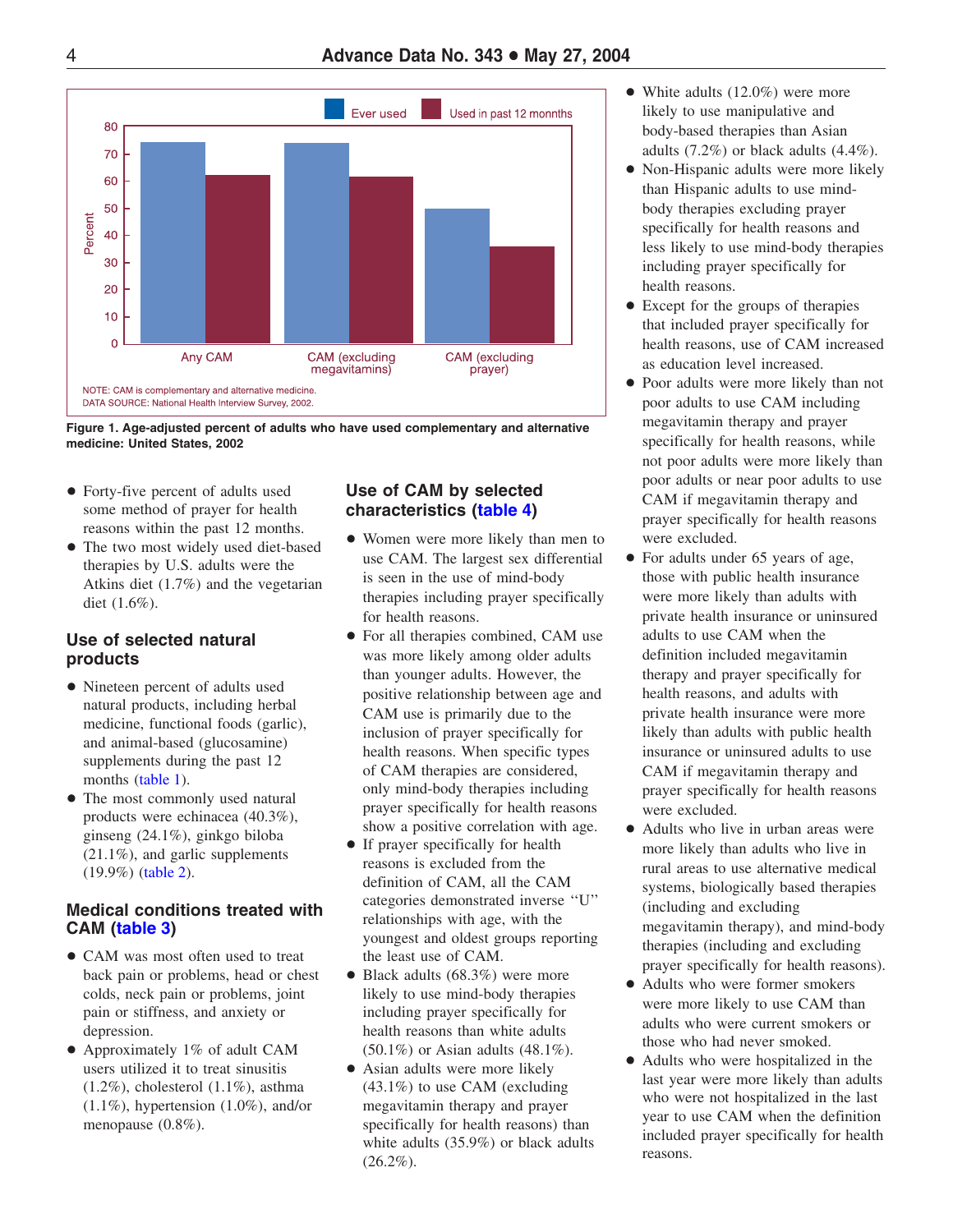### **Selected reasons for using CAM [\(table](#page-12-0) 5)**

- Adult CAM users were most likely to utilize CAM because they believed that CAM combined with conventional medical treatments would help (54.9%).
- About one-half of adult CAM users initially utilized CAM because they thought it would be interesting to try  $(50.1\%)$ .
- Twenty-six percent of adult CAM users utilized it because a conventional medical professional suggested they try it.
- $\bullet$  Twenty-eight percent of adult CAM users believed conventional medical treatments would not help them.
- Thirteen percent of adult CAM users used CAM because they felt that conventional medicine was too expensive.

## **Discussion**

Overall, in 2002, about 62% of U.S. adults used some form of CAM in the past 12 months. Subgroup differences were noted in the use of CAM: women were more likely than men to use CAM; black adults were more likely than white adults or Asian adults to use CAM when megavitamin therapy and prayer specifically for health reasons were included in the definition; persons with higher educational attainment were more likely than persons with lower attainment levels to use CAM; and those who had been hospitalized in the past year were more likely than those who had not been in the hospital in the past year to use CAM. However, when specific CAM therapies were examined, different patterns of use were noted, indicating the importance of the relationship between respondent characteristics and CAM therapy. The findings that gender, education, and health status are associated with CAM use are consistent with earlier reports  $(1,2,5,9,11)$ . However, this is the first observation that black adults (71.3%) and Asian adults (61.7%) are substantial users of CAM. Additional surveys are needed to explore use within these minority groups.

The survey also revealed that most people who have ever used CAM have used it within the past 12 months and provided national confirmation of an observation seen in a single State (9). These results are surprising given the lack of definitive evidence supporting the safety and efficacy of most CAM interventions. Research-based information on CAM therapies is available to the public from sources such as the National Library of Medicine's ''CAM on PubMed'' and ''Medline Plus'' or the Cochrane Collaboration Database (28–30).

The data confirm most earlier observations that most people use CAM to treat and/or prevent musculoskeletal conditions or other conditions associated with chronic or recurring pain (1,5,9,10). The high prevalence of CAM use for these conditions is not surprising when one considers that one-quarter to one-third of the adult population might be suffering from one of these disorders in any given year (31,32), yet many forms of chronic pain are resistant to conventional medical treatment (33,34).

The high prevalence of CAM use for colds has not been reported previously for the U.S. adult population (35) and is consistent with the observation that 40.3% of individuals who use natural products use the herbal product echinacea, which is widely used for diseases of the upper respiratory tract.

About 1.0% of adult CAM users utilized CAM to treat each of the following three conditions: high cholesterol  $(1.1\%)$ , asthma  $(1.1\%)$ , and hypertension (1.0%). These results are interesting given that there are many effective ways to manage these conditions using both normal lifestyle changes and conventional pharmaceutical drugs. Further analyses will need to clarify the specific populations with these conditions using CAM, the types of CAM they employ, and the reasons why they use CAM.

Compared with earlier surveys, the NHIS CAM supplement has several important characteristics. These include questions about use of an extensive list of CAM therapies, a wide variety of health conditions and diseases for which they may be used, and questions about

reasons for use and satisfaction with treatment. In addition, unlike earlier surveys, the NHIS yielded CAM data that are representative of the adult U.S. population. Also, the NHIS has a large sample size so that subgroups can be examined, and data from the CAM component can be linked to a wide variety of respondent characteristics, enriching the analytic potential.

In the population-based surveys conducted in the United States on CAM use since 1990, CAM has been operationally defined in a variety of ways (1–11). Most surveys asked participants to indicate whether they used one or more items from a list of CAM interventions/therapies, but the lists varied considerably among the surveys. The most common CAM interventions/therapies included in the surveys, in order of most common inclusion, were chiropractic care, acupuncture, herbal medicine, hypnosis, massage therapy, relaxation techniques, biofeedback, and homeopathic treatment. CAM interventions/therapies such as chelation therapy, energy therapies, qi gong, tai chi, yoga, high-dose vitamins, and spirituality/prayer for health purposes were less commonly included.

In addition to differences in the definition of CAM, the previous population-based surveys varied from the NHIS survey in several other ways that might affect estimates of CAM use in the adult population. Few of the previous surveys were conducted using extensive, in-person interviews with participants randomly chosen to reflect the U.S. population (2,3,8,10). Instead, most relied on telephone interviews with random-digit dialing used to select households or a mail survey with recipients randomly chosen from an existing database of individuals who had previously agreed to respond to such surveys. Telephone and mail surveys tend to exclude lower income individuals who might not have access to a telephone or a stable mailing address and thus impair the representativeness of the data. Most previous surveys were small, with only two having sample sizes above a few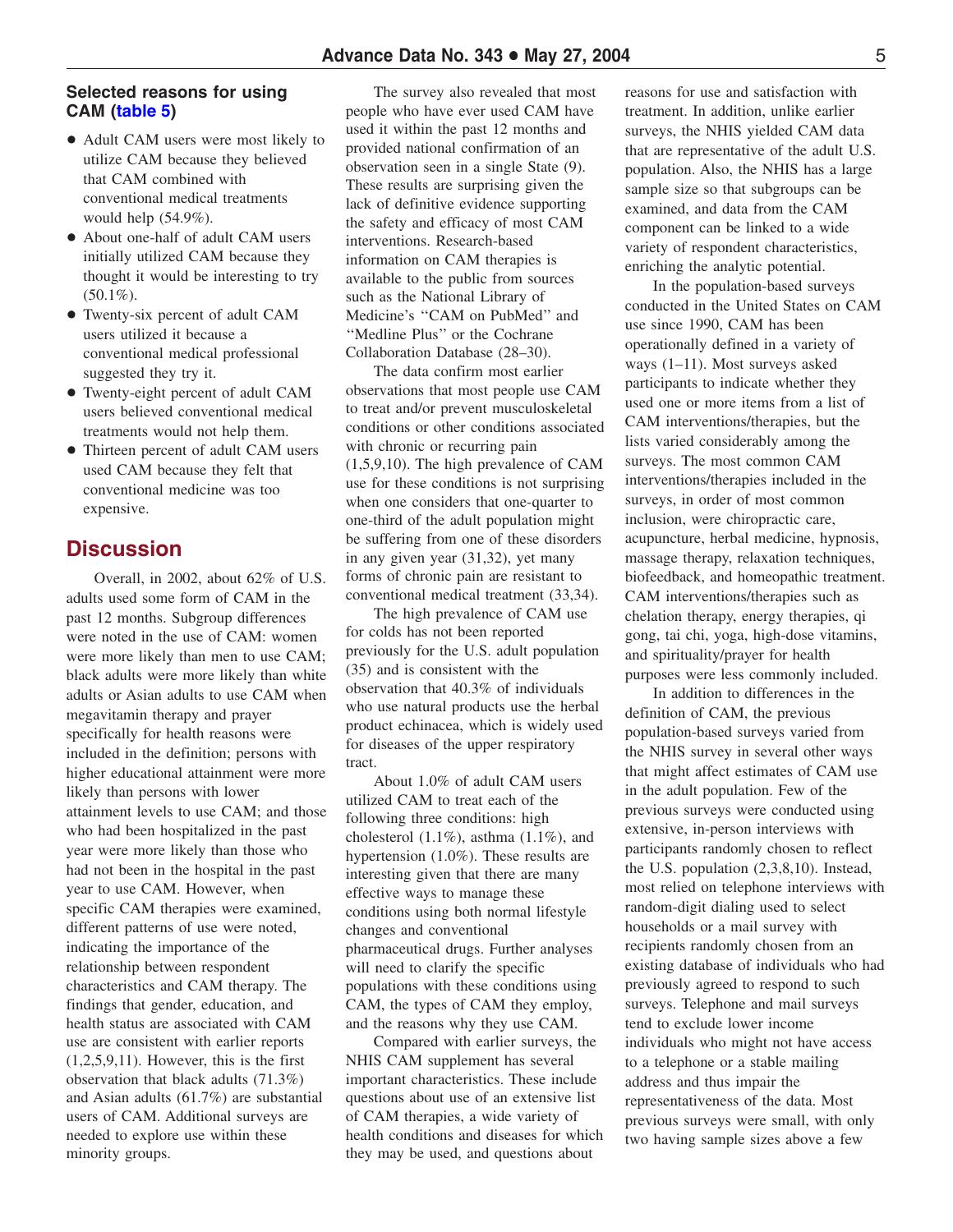thousand individuals (2,3,8). This limited the ability to estimate CAM use among minority populations of interest such as adults of Hispanic or Asian heritage. Only six of the previous surveys identified the diseases and/or conditions associated with CAM use  $(1,2,4,5,9,10)$ , and only four collected information on participant satisfaction with their CAM treatment  $(1,6,9,11)$ . Most of the earlier surveys did not include questions about health insurance coverage, and only one included a question about reasons for CAM use (1).

Comparison of estimates derived from the NHIS CAM supplement using approximations of the CAM selection criteria from six of these earlier studies are shown in [table 6.](#page-13-0) The estimates of CAM use range from 20.3% to 48.8%. The NHIS estimates of total CAM use are higher than those from earlier studies, partly because of differences in operational definitions of CAM and differences in survey design described above. Given the breadth of CAM therapies queried in the NHIS, it is not surprising that NHIS estimates of CAM use (62.1%) are greater than previously reported in the literature. The inclusion of detailed questions on prayer for health purposes, items rarely queried in previous surveys of CAM use, accounted for most of this difference. About 45% of adults used prayer specifically for health reasons during the past 12 months. Excluding prayer specifically for health reasons as a therapy reduced the NHIS estimates of CAM use from 62.1% to 36.0%.

[Table 6](#page-13-0) also presents the percentage of U.S. adults who used practitionerbased therapies. The fact that only 11.8% of adults sought care from a licensed or certified CAM practitioner suggests that most individuals who use CAM self-prescribe and/or selfmedicate, as suggested by another study (5). This practice could increase the chance of inappropriate use of a given CAM therapy and result in negative consequences.

Consistent with previous studies (1,3,5), the present study found that the majority of individuals used CAM in conjunction with conventional medicine (54.9%). About one-quarter of U.S. adults who used CAM during the past

12 months did so because CAM use was suggested by a conventional health care provider, a rate almost identical to that seen in South Carolina (9). More surprising is the finding that 27.7% of individuals who use CAM believed that conventional medicine would not help their health care problem. These data are contrary to a previous observation that CAM users are not, in general, dissatisfied with conventional medicine (1).

## **Conclusions**

The NHIS survey provides the most comprehensive and reliable current data describing CAM use by the U.S. adult population. This report adds to the increasing body of evidence about CAM use in the United States. The descriptive statistics and highlights presented in this report are a foundation for future studies of CAM use as it relates to health and disease among various population subgroups. Ongoing analysis of the NHIS dataset by NCHS and NCCAM staff will further explore the relationship of CAM use with various health behaviors, race and gender, and the differences between those who use CAM in conjunction with conventional medicine and those who use only CAM or only conventional medicine.

## **References**

- 1. Astin JA. Why patients use alternative medicine: results of a national study. JAMA 279(19):1548– 53. May 20, 1998.
- 2. Bausell RB, Lee WL, Berman BM. Demographic and health-related correlates to visits to complementary and alternative medical providers. Med Care 39(2):190–6. Feb. 2001.
- 3. Druss BG, Rosenheck RA. Association between use of unconventional therapies and conventional medical services. JAMA 282(7):651–6. Aug. 18, 1999.
- 4. Eisenberg DM, Kessler RC, Foster C, et al. Unconventional medicine in the United States. Prevalence, costs, and patterns of use. N Engl J Med 328(4):246–52. Jan. 28, 1993.
- 5. Eisenberg DM, Davis RB, Ettner SL, et al. Trends in alternative medicine use in the United States, 1990–1997:

results of a follow-up national survey. JAMA 280(18):1569-75. Nov. 11, 1998.

- 6. Landmark Healthcare, Inc. The Landmark Report on Public Perceptions of Alternative Care. Landmark Healthcare, Inc., Sacramento, CA. 1998.
- 7. Mackenzie ER, Taylor L, Bloom BS, et al. Ethnic minority use of complementary and alternative medicine (CAM): A national probability survey of CAM utilizers. Alternative Therapies in Health and Medicine 9(4):50–56. 2003.
- 8. Ni H, Simile C, Hardy AM. Utilization of complementary and alternative medicine by United States adults: Results from the 1999 National Health Interview Survey. Med Care 40(4):353–8. Apr. 2002.
- 9. Oldendick R, Coker AL, Wieland D, et al. Population-based survey of complementary and alternative medicine usage, patient satisfaction, and physician involvement. Southern Medical Journal 93(4):375–81. 2000.
- 10. Paramore LC. Use of alternative therapies: Estimates from the 1994 Robert Wood Johnson Foundation National Access to Care Survey. J Pain Symptom Manage 13(2):83–9. Feb. 1997.
- 11. Rafferty AP, McGee HB, Miller CE, Reyes M. Prevalence of complementary and alternative medicine use: State-specific estimates from the 2001 Behavioral Risk Factor Surveillance System. Am J Public Health 92(10):1598–1600. 2002.
- 12. Center for Medicare and Medicaid Services. 1997 National Health Expenditures Survey. Available at: [http://www.cms.hhs.gov/statistics/nhe/.](http://www.cms.hhs.gov/statistics/nhe/)
- 13. Engel LW, Straus SE. Development of therapeutics: Opportunities within complementary and alternative medicine. Nat Rev Drug Discov 1(3): 229–37. Mar. 1, 2002.
- 14. Sparber A, Wootton JC. Surveys of complementary and alternative medicine: Part II use of alternative and complementary cancer therapies. J Altern Complement Med 7(3): 281–7. June 2001.
- 15. Wootton JC, Sparber A. Surveys of complementary and alternative medicine: Part III use of alternative and complementary therapies for HIV/AIDS. J Altern Complement Med 7(4):371–7. Aug. 2001.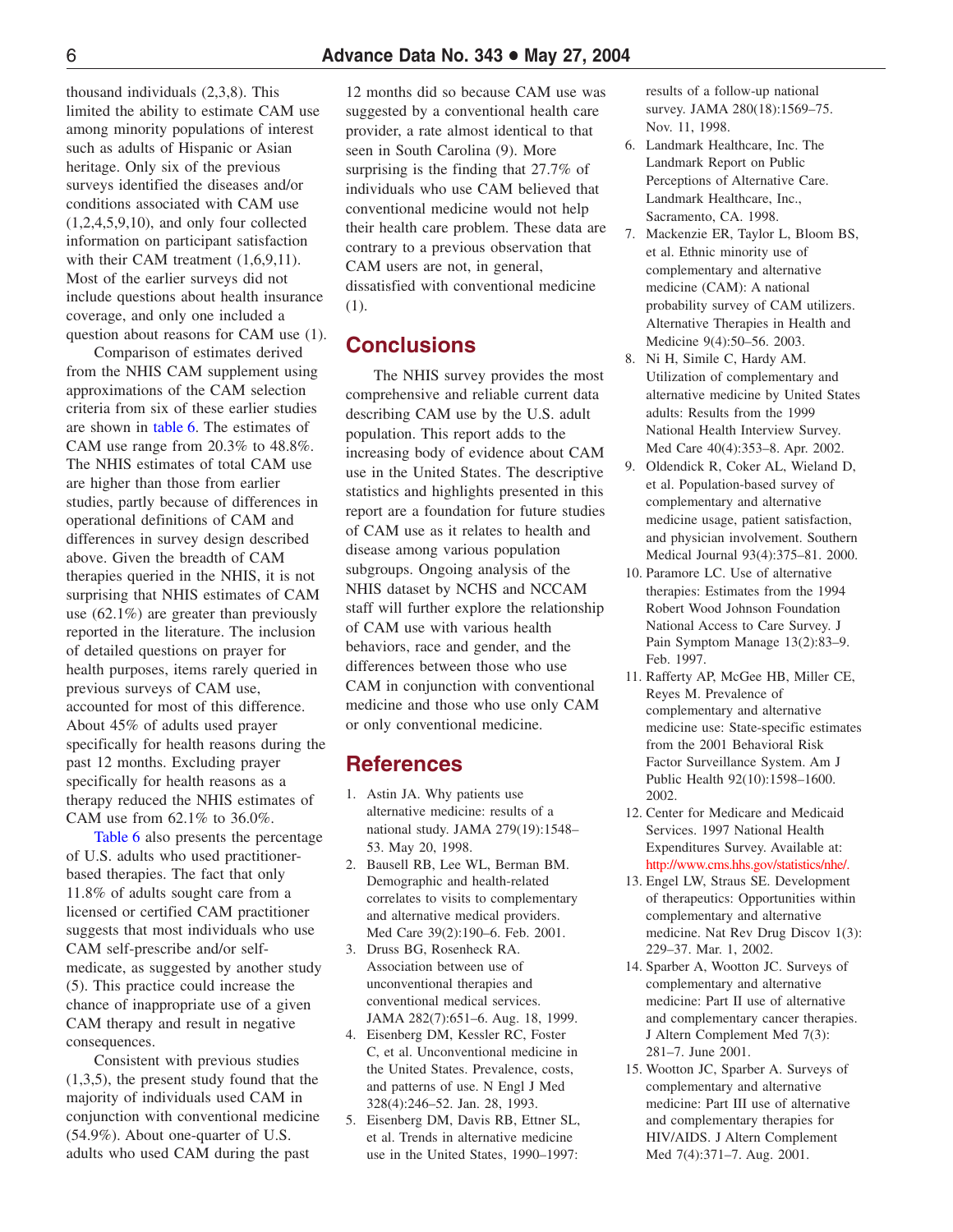- 16. NCCAM. Five Year Strategic Plan: 2001–2005. Available at: http:// [nccam.nih.gov/about/plans/fiveyear/](http://nccam.nih.gov/about/plans/fiveyear/index.htm) index.htm
- 17. WHO. Legal status of traditional medicine and complementary/ alternative medicine: A worldwide review . WHO Geneva. 2001.
- 18. Watanabe S, Imanishi J, Satoh M, Ozasa K. Unique place of Kampo (Japanese traditional medicine) in complementary and alternative medicine: A survey of doctors belonging to the regional medical association in Japan. Tohoku J Exp Med 194(1): 55–63. May 2001.
- 19. Jonas WB, Levin JS (eds.) Essentials of complementary and alternative medicine. Lippincott, Williams & Wilkins. 1999.
- 20. NIH Consensus Conference Statement, Acupuncture. JAMA 280(17): 1518–24. Review. Nov. 4, 1998.
- 21. NIH Technology Assessment Conference Statement, Integration of behavioral and relaxation approaches into the treatment of chronic pain and insomnia. NIH Technology Assessment Panel on Integration of Behavioral and Relaxation Approaches into the Treatment of Chronic Pain and Insomnia. JAMA 276(4): 313–8. July 24–31, 1996.
- 22. DHHS. FDA Announces Plans to Prohibit Sales of Dietary Supplements Containing Ephedra. Dec. 30, 2003. Available at: http:// [www.hhs.gov/news/press/2003pres/](http://www.hhs.gov/news/press/2003pres/20031230.html) 20031230.html
- 23. Izzo AA, Ernst E. Interactions between herbal medicines and prescribed drugs: A systematic review . Drugs 61(15): 2163–75. 2001.
- 24. National Center for Health Statistics. 2002 National Health Interview Survey (NHIS). Public Use Data Release. NHIS Survey Description. ftp://ftp.cdc.gov/pub/ Health\_Statistics/NCHS/ Dataset\_Documentation/NHIS/2002/ srvydesc.pdf.
- 25. Research Triangle Institute. SUDAAN (Release 8.0.1) [Computer Software]. Research Triangle Park, NC: Research Triangle Institute. 2002.
- 26. Day JC. Population projections of the United States by age, sex, race, and Hispanic origin: 1995 to 2050, U.S. Bureau of the Census, Current population reports, P25-1130, U.S.

Government Printing Office, Washington. 1996. (http:// [www.census.gov/prod/1/pop/p25–](http://www.census.gov/prod/1/pop/p25-1130/) 1130/)

- 27. Klein RJ, Schoenborn CA. Age adjustment using the 2000 projected U.S. population. Healthy People Statistical Notes, no.20. Hyattsville, Maryland. National Center for Health Statistics: Jan. 2001.
- 28. CAM o n PubMed. http:// [www.nlm.nih.gov/nccam/](http://www.nlm.nih.gov/nccam/camonpubmed.html) camonpubmed.html
- 29. MedlinePlus. [http://www.nlm.nih.gov/](http://www.nlm.nih.gov/medlineplus/) medlineplus/
- 30. Cochrane Collaboration Database. [http://www.update-software.com/](http://www.update-software.com/cochrane/) cochrane/
- 31. Lipton RB, Stewart WF, Diamond S, et al. Prevalence and burden of migraine in the United States: Data from the American Migraine Study II. Headache 41:646–57. 2002.
- 32. Yelin E, Herrndorf A, Trupin L, Sonneborn D. A national study of medical care expenditures for musculoskeletal conditions: the impact of health insurance and managed care. Arthritis and Rheumatology 44(5):1160–69. 2001.
- 33. Deyo RA, Weinstein JN. Low back pain. N Engl J Med 344(5):363–70. 2001.
- 34. Turk DC. Clinical effectiveness and cost-effectiveness of treatments for patients with chronic pain. Clin J Pain 18:355–65. 2001.
- 35. Fendrick AM, Monto AS, Nightengale B, Sarnes M. The economic burden of non-influenzarelated viral respiratory tract infection in the United States. Arch Intern Med 163:487–94. 2003.
- 36. Office of Management and Budget. Revisions to the standards for the classification of Federal data on race and ethnicity . Federal Register 62 (210):58782–90. 1997.
- 37. U.S. Census Bureau. http:// [www.census.gov/population/www/](http://www.census.gov/population/www/estimates/aboutmetro.html) estimates/aboutmetro.html.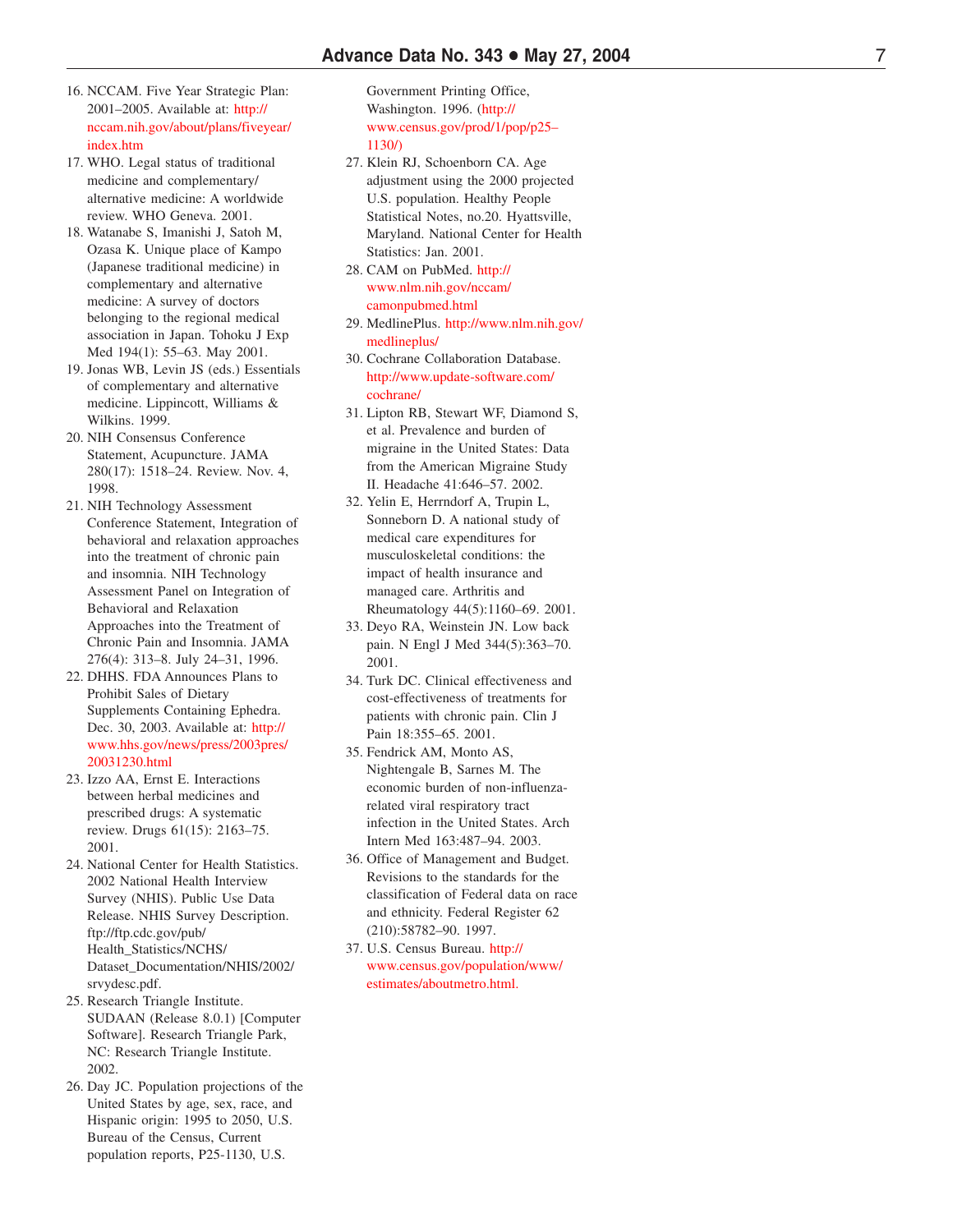<span id="page-7-0"></span>Table 1. Frequencies and age-adjusted percents of adults 18 years and over who used complementary and alternative medicine, by type **of therapy: United States, 2002**

| Therapy                               |                        | Ever used                   |                        | Used during past 12 months  |  |  |
|---------------------------------------|------------------------|-----------------------------|------------------------|-----------------------------|--|--|
|                                       | Number in<br>thousands | Percent<br>(standard error) | Number in<br>thousands | Percent<br>(standard error) |  |  |
|                                       | 149,271                | 74.6 (0.37)                 | 123,606                | 62.1 (0.40)                 |  |  |
| Alternative medical systems           |                        |                             |                        |                             |  |  |
|                                       | 8,188                  | 4.0(0.13)                   | 2,136                  | 1.1(0.07)                   |  |  |
|                                       | 751                    | 0.4(0.04)                   | 154                    | 0.1(0.02)                   |  |  |
|                                       | 7,379                  | 3.6(0.14)                   | 3,433                  | 1.7(0.09)                   |  |  |
|                                       | 1,795                  | 0.9(0.07)                   | 498                    | 0.2(0.03)                   |  |  |
| Biologically based therapies          |                        |                             |                        |                             |  |  |
|                                       | 270                    | 0.1(0.02)                   | 66                     | $*0.0(0.01)$                |  |  |
|                                       | 1,393                  | 0.7(0.05)                   | 233                    | 0.1(0.02)                   |  |  |
|                                       | 50,613                 | 25.0 (0.32)                 | 38,183                 | 18.9 (0.28)                 |  |  |
| Diet-based therapies <sup>2</sup>     | 13,799                 | 6.8(0.18)                   | 7,099                  | 3.5(0.12)                   |  |  |
|                                       | 5,324                  | 2.6(0.11)                   | 3,184                  | 1.6(0.08)                   |  |  |
|                                       | 1,368                  | 0.7(0.06)                   | 317                    | 0.2(0.03)                   |  |  |
|                                       | 7,312                  | 3.6(0.13)                   | 3,417                  | 1.7(0.09)                   |  |  |
|                                       | 580                    | 0.3(0.04)                   | 137                    | 0.1(0.02)                   |  |  |
|                                       | 290                    | 0.1(0.02)                   | 76                     | $*0.0(0.01)$                |  |  |
|                                       | 1,062                  | 0.5(0.05)                   | 430                    | 0.2(0.03)                   |  |  |
|                                       | 7,935                  | 3.9(0.13)                   | 5,739                  | 2.8(0.11)                   |  |  |
| Manipulative and body-based therapies |                        |                             |                        |                             |  |  |
|                                       | 40,242                 | 19.9 (0.33)                 | 15,226                 | 7.5(0.19)                   |  |  |
|                                       | 18,899                 | 9.3(0.22)                   | 10,052                 | 5.0(0.16)                   |  |  |
| Mind-body therapies                   |                        |                             |                        |                             |  |  |
|                                       | 1,986                  | 1.0(0.06)                   | 278                    | 0.1(0.02)                   |  |  |
|                                       | 20,698                 | 10.2(0.23)                  | 15,336                 | 7.6(0.20)                   |  |  |
|                                       | 6,067                  | 3.0(0.12)                   | 4,194                  | 2.1(0.10)                   |  |  |
|                                       | 8,518                  | 4.2(0.14)                   | 6,185                  | 3.0(0.12)                   |  |  |
|                                       | 29,658                 | 14.6 (0.27)                 | 23,457                 | 11.6(0.24)                  |  |  |
|                                       | 3,733                  | 1.8(0.10)                   | 505                    | 0.2(0.03)                   |  |  |
| Yoga                                  | 15,232                 | 7.5(0.19)                   | 10,386                 | 5.1(0.16)                   |  |  |
|                                       | 5,056                  | 2.5(0.11)                   | 2,565                  | 1.3(0.08)                   |  |  |
|                                       | 950                    | 0.5(0.05)                   | 527                    | 0.3(0.04)                   |  |  |
|                                       | 110,012                | 55.3 (0.42)                 | 89,624                 | 45.2 (0.40)                 |  |  |
|                                       | 103,662                | 52.1(0.41)                  | 85,432                 | 43.0 (0.40)                 |  |  |
|                                       | 62,348                 | 31.3(0.38)                  | 48,467                 | 24.4 (0.35)                 |  |  |
|                                       | 25,167                 | 23.0(0.46)                  | 18,984                 | 9.6(0.23)                   |  |  |
|                                       | 9,230                  | 4.6(0.15)                   | 4,045                  | 2.0(0.09)                   |  |  |
|                                       | 2,264                  | 1.1(0.07)                   | 1,080                  | 0.5(0.05)                   |  |  |

\*Estimates preceded by an asterisk have a relative standard error of greater than 30% and should be used with caution as they do not meet the standard of reliability or precision.

0.0 Figure does not meet standard of reliability or precision and quantity more than zero but less than 0.05.

1CAM includes acupuncture; ayurveda; homeopathic treatment; naturopathy; chelation therapy; folk medicine; nonvitamin, nonmineral, natural products; diet-based therapies; megavitamin therapy; chiropractic care; massage; biofeedback; meditation; guided imagery; progressive relaxation; deep breathing exercises; hypnosis; yoga; tai chi; qi gong; prayer for health reasons; and energy<br>healing therapy/Reiki. Responde

choose more than one diet-based therapy.<br><sup>3</sup>The totals of the numbers and percents of the categories listed under "Prayer for health reasons" are greater than the number and percent of "Prayer for health reasons" because r

could choose more than one method of prayer.

NOTES: CAM is complementary and alternative medicine. The denominators for statistics shown exclude persons with unknown CAM information. Estimates were age adjusted to the year 2000 U.S. standard population using four age groups: 18–24 years, 25–44 years, 45–64 years, and 65 years and over.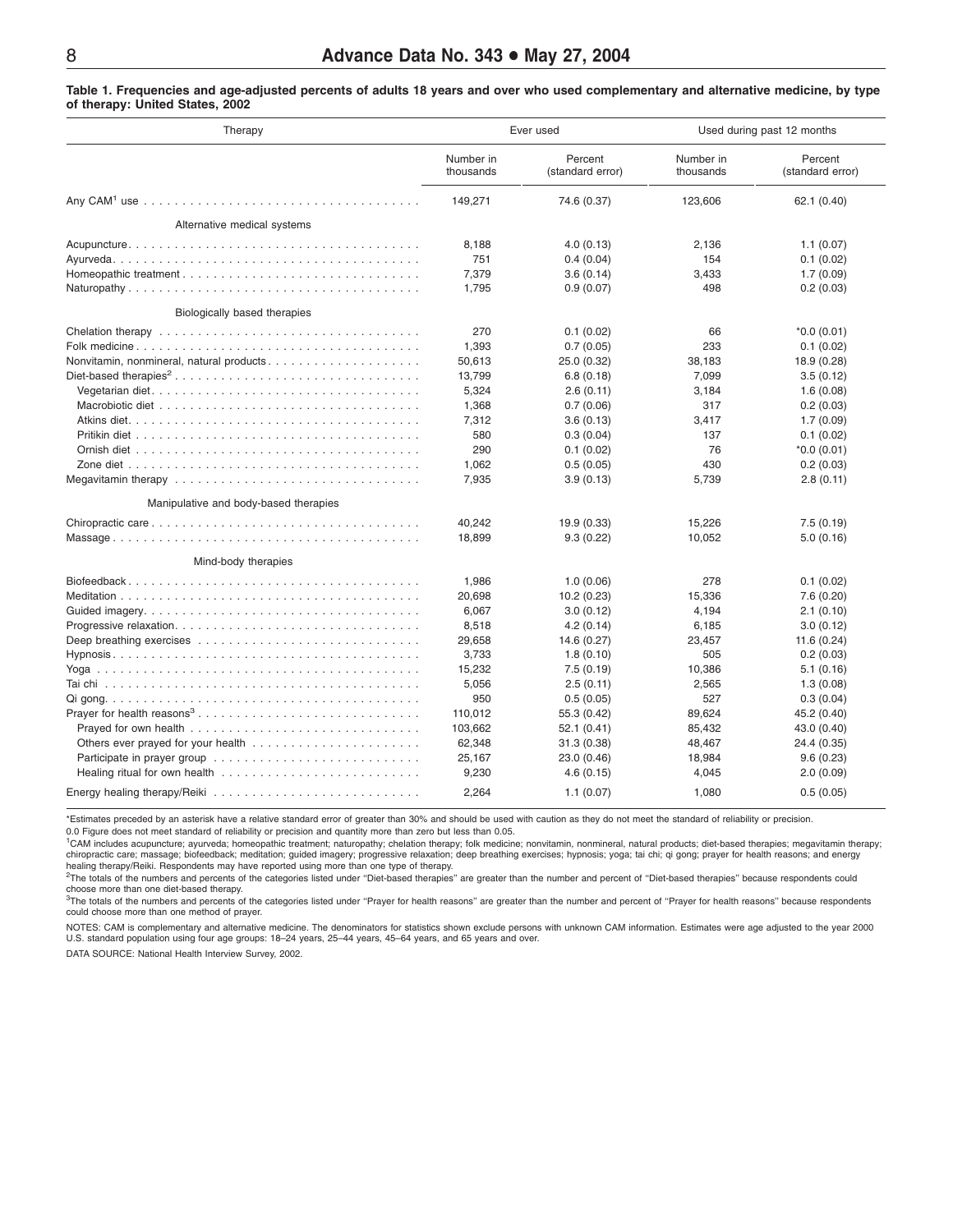#### <span id="page-8-0"></span>Table 2. Frequencies and age-adjusted percents of adults 18 years and over who used selected types of nonvitamin, nonmineral, natural **products during the past 12 months for health reasons: United States, 2002**

|                                              | Used selected nonvitamin, nonmineral, natural products <sup>1</sup> |                                          |  |  |  |
|----------------------------------------------|---------------------------------------------------------------------|------------------------------------------|--|--|--|
| Nonvitamin, nonmineral, and natural products | Number in<br>thousands                                              | Percent <sup>2</sup><br>(standard error) |  |  |  |
|                                              | 14,665                                                              | 40.3 (0.80)                              |  |  |  |
|                                              | 8.777                                                               | 24.1 (0.67)                              |  |  |  |
|                                              | 7.679                                                               | 21.1(0.65)                               |  |  |  |
|                                              | 7,096                                                               | 19.9 (0.63)                              |  |  |  |
|                                              | 5,249                                                               | 14.9 (0.58)                              |  |  |  |
|                                              | 4,390                                                               | 12.0(0.53)                               |  |  |  |
|                                              | 4,308                                                               | 11.8(0.52)                               |  |  |  |
|                                              | 4,253                                                               | 11.7(0.53)                               |  |  |  |
|                                              | 3,768                                                               | 10.5(0.51)                               |  |  |  |
|                                              | 3.480                                                               | 9.4(0.49)                                |  |  |  |
|                                              | 3,111                                                               | 8.6(0.44)                                |  |  |  |
|                                              | 2,755                                                               | 7.4(0.41)                                |  |  |  |
|                                              | 2,441                                                               | 6.6(0.41)                                |  |  |  |
|                                              | 2,131                                                               | 5.9(0.38)                                |  |  |  |
|                                              | 2,054                                                               | 5.8(0.35)                                |  |  |  |

<sup>1</sup>Respondents may have used more than one nonvitamin, nonmineral, natural product.

<sup>2</sup>The denominators used in the calculation of percents are the estimated number of adults who used nonvitamin, nonmineral, natural products within the past 12 months, excluding persons with unknown information for usage of the specified nonvitamin, nonmineral, natural product.

NOTE: Estimates were age adjusted to the year 2000 U.S. standard population using four age groups: 18–24 years, 25–44 years, 45–64 years, and 65 years and over.

DATA SOURCE: National Health Interview Survey, 2002

#### Table 3. Frequencies and age-adjusted percents of adults 18 years and over who used complementary and alternative medicine (excluding megavitamin therapy and prayer) during the past 12 months by diseases and conditions for which it was used: **United States, 2002**

|                                   |                        | Used CAM as treatment                    |
|-----------------------------------|------------------------|------------------------------------------|
| Disease or condition <sup>1</sup> | Number in<br>thousands | Percent <sup>2</sup><br>(standard error) |
|                                   | 11,965                 | 16.8(0.45)                               |
|                                   | 6,924                  | 9.5(0.34)                                |
|                                   | 4,756                  | 6.6(0.29)                                |
|                                   | 3,420                  | 4.9(0.26)                                |
|                                   | 3,249                  | 4.5(0.22)                                |
|                                   | 3,216                  | 4.9(0.24)                                |
|                                   | 2,656                  | 3.7(0.20)                                |
|                                   | 2,307                  | 3.1(0.19)                                |
|                                   | 1,762                  | 2.4(0.16)                                |
|                                   | 1,595                  | 2.2(0.16)                                |
|                                   | 900                    | 1.2(0.13)                                |
|                                   | 797                    | 1.1(0.13)                                |
|                                   | 788                    | 1.1(0.11)                                |
|                                   | 714                    | 1.0(0.11)                                |
|                                   | 657                    | 0.8(0.08)                                |

<sup>1</sup>Respondents may have used more than one CAM therapy to treat a condition, but were counted only once under each condition treated.

<sup>2</sup>The denominators used in the calculation of percents are the estimated number of adults who used CAM (excluding megavitamin therapy and prayer) within the past 12 months, excluding persons with unknown information about whether CAM was used to treat the specified condition.

NOTES: CAM is complementary and alternative medicine. Estimates were age adjusted to the year 2000 U.S. standard population using four age groups: 18-24 years, 25-44 years, 45-64 years, and 65 years and over.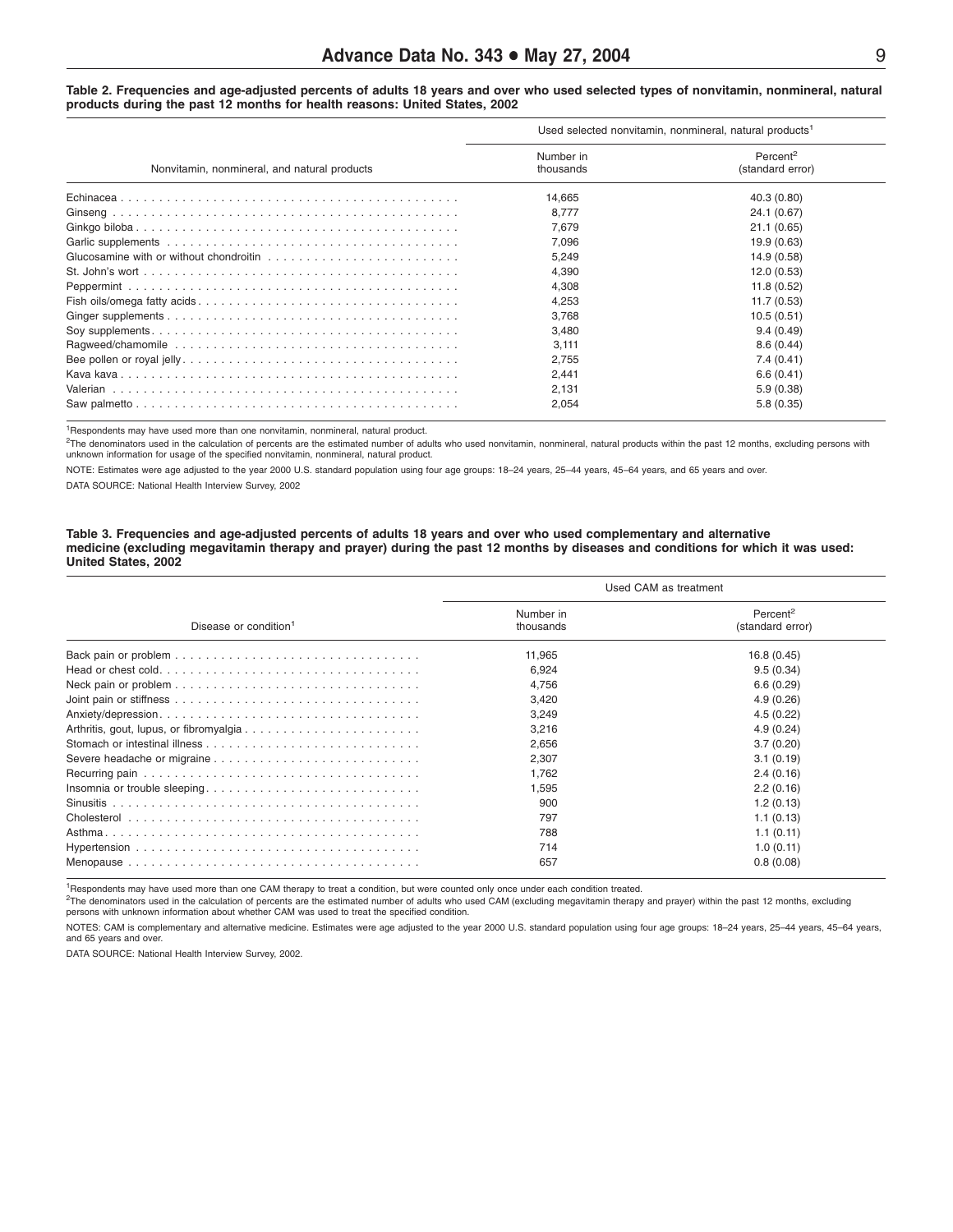#### <span id="page-9-0"></span>Table 4. Age-adjusted percents of adults 18 years and over who used selected complementary and alternative medicine categories during the past 12 months, by selected **characteristics: United States, 2002**

|                                                                       | Any use of-                                                        |                                                                                        |                                                            |                                                                    |                                                                                        |                                                            |                                                |                              |                                                              |
|-----------------------------------------------------------------------|--------------------------------------------------------------------|----------------------------------------------------------------------------------------|------------------------------------------------------------|--------------------------------------------------------------------|----------------------------------------------------------------------------------------|------------------------------------------------------------|------------------------------------------------|------------------------------|--------------------------------------------------------------|
| Selected characteristic                                               | CAM including<br>megavitamin<br>therapy and<br>prayer <sup>1</sup> | Biologically<br>based<br>therapies<br>including<br>megavitamin<br>therapy <sup>2</sup> | Mind-body<br>therapies<br>including<br>prayer <sup>3</sup> | CAM excluding<br>megavitamin<br>therapy and<br>praver <sup>4</sup> | Biologically<br>based<br>therapies<br>excluding<br>megavitamin<br>therapy <sup>5</sup> | Mind-body<br>therapies<br>excluding<br>prayer <sup>6</sup> | Alternative<br>medical<br>systems <sup>7</sup> | Energy<br>therapies          | Manipulative<br>and body-<br>based<br>therapies <sup>8</sup> |
|                                                                       |                                                                    |                                                                                        |                                                            |                                                                    | Percents (standard error)                                                              |                                                            |                                                |                              |                                                              |
|                                                                       | 62.1 (0.40)                                                        | 21.9(0.30)                                                                             | 52.6 (0.42)                                                | 35.1 (0.38)                                                        | 20.6 (0.29)                                                                            | 16.9(0.31)                                                 | 2.7(0.12)                                      | 0.5(0.05)                    | 10.9(0.24)                                                   |
| Sex <sup>10</sup>                                                     |                                                                    |                                                                                        |                                                            |                                                                    |                                                                                        |                                                            |                                                |                              |                                                              |
|                                                                       | 54.1 (0.54)                                                        | 19.6 (0.41)                                                                            | 43.4 (0.54)                                                | 30.2(0.49)                                                         | 18.2 (0.40)                                                                            | 12.5(0.36)                                                 | 2.2(0.15)                                      | 0.3(0.06)                    | 9.5(0.30)                                                    |
| Female                                                                | 69.3 (0.49)                                                        | 24.1 (0.40)                                                                            | 61.1(0.51)                                                 | 39.7 (0.50)                                                        | 22.9 (0.39)                                                                            | 21.1(0.42)                                                 | 3.2(0.17)                                      | 0.7(0.08)                    | 12.2(0.33)                                                   |
| Age                                                                   |                                                                    |                                                                                        |                                                            |                                                                    |                                                                                        |                                                            |                                                |                              |                                                              |
|                                                                       | 53.5 (0.84)                                                        | 19.6 (0.63)                                                                            | 44.2 (0.87)                                                | 32.9(0.80)                                                         | 18.8 (0.62)                                                                            | 17.7 (0.62)                                                | 2.3(0.25)                                      | 0.4(0.09)                    | 9.5(0.47)                                                    |
| 30-39 years                                                           | 60.7 (0.75)                                                        | 23.2 (0.64)                                                                            | 49.8 (0.75)                                                | 37.8 (0.76)                                                        | 22.1 (0.63)                                                                            | 18.3 (0.57)                                                | 3.3(0.28)                                      | 0.6(0.11)                    | 12.8(0.49)                                                   |
| 40-49 years                                                           | 64.1 (0.68)                                                        | 24.7 (0.64)                                                                            | 53.3 (0.75)                                                | 39.4 (0.73)                                                        | 23.3 (0.62)                                                                            | 18.9 (0.59)                                                | 3.2(0.25)                                      | 0.7(0.12)                    | 13.0(0.51)                                                   |
| 50-59 years                                                           | 66.1 (0.85)                                                        | 26.2 (0.72)                                                                            | 56.1 (0.90)                                                | 39.6 (0.82)                                                        | 24.7 (0.71)                                                                            | 19.6 (0.67)                                                | 3.3(0.29)                                      | 0.8(0.16)                    | 11.3(0.52)                                                   |
|                                                                       | 64.8 (0.97)                                                        | 21.3(0.81)                                                                             | 56.3 (1.04)                                                | 32.6 (0.93)                                                        | 19.6 (0.79)                                                                            | 14.4 (0.70)                                                | 2.1(0.29)                                      | $*0.4(0.13)$                 | 9.8(0.62)                                                    |
| 70-84 years                                                           | 68.6 (0.94)                                                        | 15.3 (0.68)                                                                            | 63.3 (1.00)                                                | 25.1(0.85)                                                         | 13.3(0.63)                                                                             | 9.4(0.58)                                                  | 1.4(0.22)                                      | $*0.1(0.06)$                 | 7.7(0.52)                                                    |
|                                                                       | 70.3 (2.05)                                                        | 9.1(1.35)                                                                              | 66.0 (2.16)                                                | 14.9 (1.58)                                                        | 8.4(1.32)                                                                              | 6.4(1.14)                                                  | $*0.9(0.33)$                                   | $*0.3(0.18)$                 | 2.1(0.52)                                                    |
| Race <sup>10</sup>                                                    |                                                                    |                                                                                        |                                                            |                                                                    |                                                                                        |                                                            |                                                |                              |                                                              |
|                                                                       |                                                                    |                                                                                        |                                                            |                                                                    |                                                                                        |                                                            |                                                |                              |                                                              |
| White, single race $\ldots \ldots \ldots \ldots \ldots \ldots \ldots$ | 60.4 (0.44)                                                        | 22.3(0.33)                                                                             | 50.1 (0.46)                                                | 35.9 (0.42)                                                        | 20.9 (0.32)                                                                            | 17.0 (0.35)                                                | 2.8(0.13)                                      | 0.5(0.06)                    | 12.0 (0.28)                                                  |
| Black or African American, single race                                | 71.3 (0.98)<br>61.7 (1.94)                                         | 16.5(0.71)<br>29.5 (1.87)                                                              | 68.3 (0.98)<br>48.1 (1.99)                                 | 26.2 (0.85)<br>43.1 (2.03)                                         | 15.2 (0.68)<br>28.9 (1.83)                                                             | 14.7 (0.69)<br>20.9 (1.67)                                 | 1.4(0.22)<br>4.5(0.74)                         | $*0.3(0.11)$<br>$*0.6(0.27)$ | 4.4(0.37)<br>7.2(0.90)                                       |
|                                                                       |                                                                    |                                                                                        |                                                            |                                                                    |                                                                                        |                                                            |                                                |                              |                                                              |
| Hispanic or Latino origin <sup>10,11</sup>                            |                                                                    |                                                                                        |                                                            |                                                                    |                                                                                        |                                                            |                                                |                              |                                                              |
|                                                                       | 61.4 (0.94)                                                        | 20.6 (0.74)                                                                            | 55.1 (0.98)                                                | 28.3 (0.86)                                                        | 19.8 (0.73)                                                                            | 10.9(0.57)                                                 | 2.4(0.28)                                      | $*0.4(0.14)$                 | 5.8(0.43)                                                    |
|                                                                       | 62.3 (0.43)                                                        | 22.3 (0.32)                                                                            | 52.4 (0.45)                                                | 36.1 (0.40)                                                        | 20.9 (0.31)                                                                            | 17.7 (0.33)                                                | 2.8(0.12)                                      | 0.6(0.05)                    | 11.6(0.26)                                                   |
| Education <sup>10</sup>                                               |                                                                    |                                                                                        |                                                            |                                                                    |                                                                                        |                                                            |                                                |                              |                                                              |
| Less than high school                                                 | 57.4 (0.88)                                                        | 12.5(0.57)                                                                             | 52.0 (0.89)                                                | 20.8 (0.72)                                                        | 11.7(0.55)                                                                             | 8.0(0.46)                                                  | 1.3(0.19)                                      | $*0.2(0.06)$                 | 5.1(0.40)                                                    |
| High school graduate/GED <sup>12</sup> recipient.                     | 58.3 (0.68)                                                        | 17.8(0.47)                                                                             | 49.6 (0.70)                                                | 29.5 (0.61)                                                        | 16.8 (0.46)                                                                            | 12.4(0.46)                                                 | 1.6(0.16)                                      | 0.3(0.08)                    | 9.4(0.39)                                                    |
|                                                                       | 64.7 (0.76)                                                        | 24.1 (0.64)                                                                            | 54.8 (0.81)                                                | 38.8 (0.77)                                                        | 22.6 (0.63)                                                                            | 19.1 (0.60)                                                | 2.7(0.23)                                      | 0.7(0.12)                    | 12.5(0.54)                                                   |
|                                                                       | 64.1 (1.18)                                                        | 24.6 (1.01)                                                                            | 53.8 (1.24)                                                | 39.8 (1.14)                                                        | 23.1 (0.99)                                                                            | 20.2 (0.92)                                                | 3.0(0.37)                                      | $*0.5(0.17)$                 | 12.6 (0.79)                                                  |
| Bachelor of arts or science degree                                    | 66.7 (0.82)                                                        | 29.8 (0.80)                                                                            | 54.9 (0.89)                                                | 45.9 (0.89)                                                        | 27.7 (0.78)                                                                            | 25.0 (0.79)                                                | 4.6(0.37)                                      | 0.9(0.17)                    | 15.3(0.65)                                                   |
| Masters, doctorate, professional degree.                              | 65.5 (1.92)                                                        | 31.5(1.45)                                                                             | 52.7 (1.81)                                                | 48.8 (1.87)                                                        | 29.8 (1.44)                                                                            | 26.5 (1.55)                                                | 5.2(0.79)                                      | $*1.6(0.67)$                 | 12.8 (0.78)                                                  |
| Family income <sup>10,13</sup>                                        |                                                                    |                                                                                        |                                                            |                                                                    |                                                                                        |                                                            |                                                |                              |                                                              |
|                                                                       | 64.9 (0.84)                                                        | 18.9 (0.65)                                                                            | 58.8 (0.84)                                                | 29.6 (0.78)                                                        | 18.0 (0.64)                                                                            | 14.8 (0.58)                                                | 2.4(0.23)                                      | 0.4(0.12)                    | 6.7(0.38)                                                    |
|                                                                       | 61.6 (0.44)                                                        | 23.1 (0.34)                                                                            | 51.2 (0.46)                                                | 37.0 (0.43)                                                        | 21.6(0.34)                                                                             | 17.9 (0.35)                                                | 2.9(0.14)                                      | 0.6(0.06)                    | 12.1(0.28)                                                   |
| $$20,000 - $34,999.$                                                  | 63.5 (0.80)                                                        | 21.1(0.70)                                                                             | 55.3 (0.82)                                                | 34.1 (0.83)                                                        | 19.9 (0.67)                                                                            | 16.9 (0.66)                                                | 2.0(0.25)                                      | 0.5(0.15)                    | 10.0(0.53)                                                   |
|                                                                       | 62.8 (0.83)                                                        | 22.6 (0.72)                                                                            | 52.8 (0.86)                                                | 36.6 (0.84)                                                        | 21.2 (0.68)                                                                            | 17.9 (0.64)                                                | 2.9(0.28)                                      | 0.6(0.11)                    | 11.8(0.55)                                                   |
| $$55,000 - $74,999. \ldots \ldots \ldots \ldots \ldots \ldots \ldots$ | 60.9 (1.09)                                                        | 22.7 (0.84)                                                                            | 50.1(1.12)                                                 | 37.4 (1.04)                                                        | 21.2(0.81)                                                                             | 18.2 (0.84)                                                | 2.4(0.26)                                      | 0.4(0.13)                    | 11.0(0.65)                                                   |
| \$75.000 or more                                                      | 61.9 (0.94)                                                        | 27.1 (0.85)                                                                            | 48.7 (0.97)                                                | 43.3 (0.94)                                                        | 25.6 (0.84)                                                                            | 20.7 (0.74)                                                | 4.0(0.33)                                      | 0.7(0.12)                    | 15.2(0.66)                                                   |

See footnotes at end of table.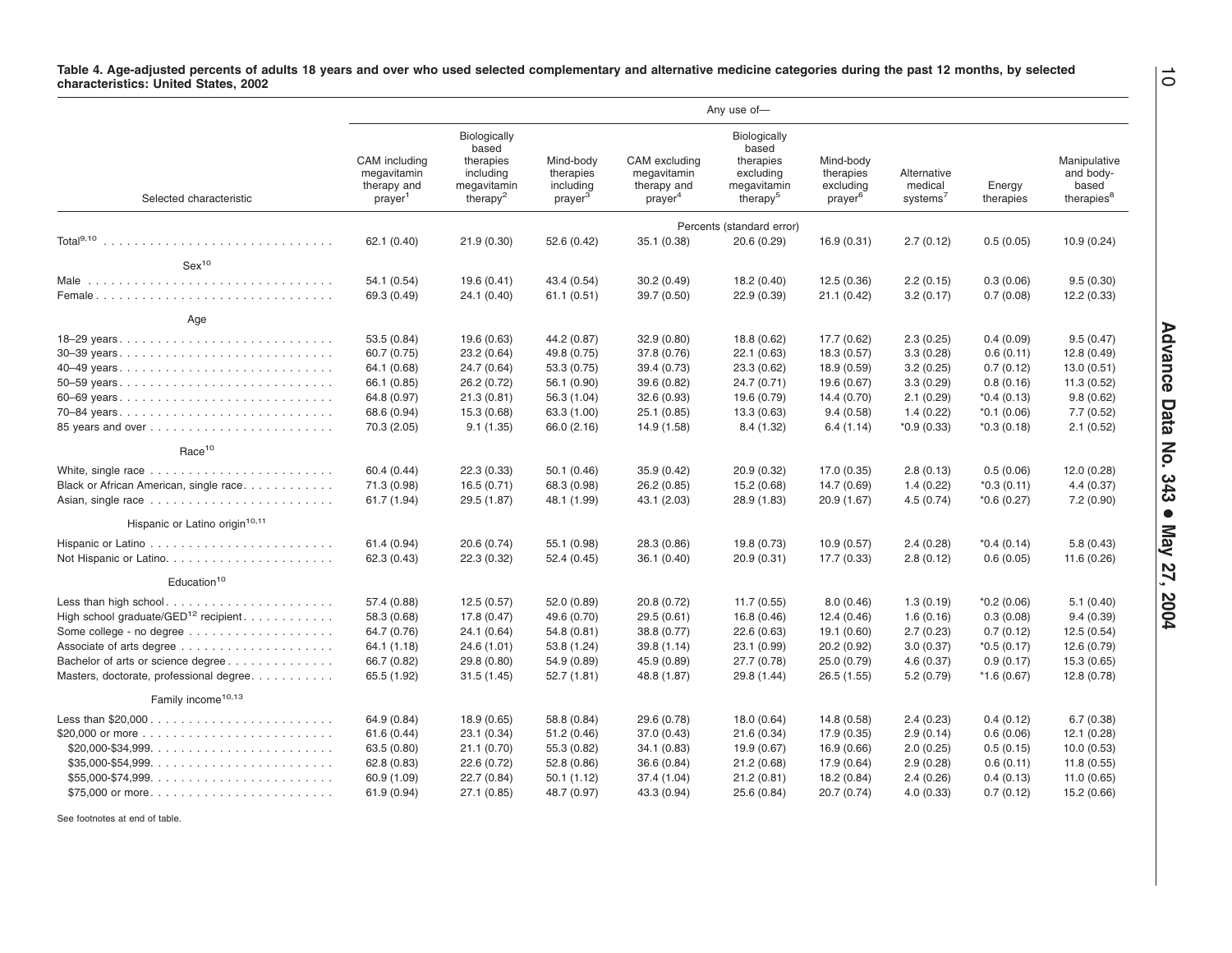Table 4. Age-adjusted percents of adults 18 years and over who used selected complementary and alternative medicine categories during the past 12 months, by selected **characteristics: United States, 2002—Con.**

|                                     |                                                                    |                                                                                        |                                                            |                                                                    | Any use of-                                                                            |                                                            |                                                |                     |                                                              |
|-------------------------------------|--------------------------------------------------------------------|----------------------------------------------------------------------------------------|------------------------------------------------------------|--------------------------------------------------------------------|----------------------------------------------------------------------------------------|------------------------------------------------------------|------------------------------------------------|---------------------|--------------------------------------------------------------|
| Selected characteristic             | CAM including<br>megavitamin<br>therapy and<br>prayer <sup>1</sup> | Biologically<br>based<br>therapies<br>including<br>megavitamin<br>therapy <sup>2</sup> | Mind-body<br>therapies<br>including<br>prayer <sup>3</sup> | CAM excluding<br>megavitamin<br>therapy and<br>prayer <sup>4</sup> | Biologically<br>based<br>therapies<br>excluding<br>megavitamin<br>therapy <sup>5</sup> | Mind-body<br>therapies<br>excluding<br>prayer <sup>6</sup> | Alternative<br>medical<br>systems <sup>7</sup> | Energy<br>therapies | Manipulative<br>and body-<br>based<br>therapies <sup>8</sup> |
| Poverty status <sup>10,14</sup>     |                                                                    | Percents (standard error)                                                              |                                                            |                                                                    |                                                                                        |                                                            |                                                |                     |                                                              |
|                                     | 65.5 (1.10)                                                        | 17.9(0.81)                                                                             | 60.8 (1.13)                                                | 28.2 (1.02)                                                        | 17.0 (0.81)                                                                            | 14.1 (0.79)                                                | 2.0(0.29)                                      | $*0.3(0.13)$        | 5.9(0.52)                                                    |
|                                     | 64.3 (0.91)                                                        | 19.1 (0.68)                                                                            | 57.1 (0.98)                                                | 30.4(0.83)                                                         | 18.3 (0.67)                                                                            | 14.7 (0.63)                                                | 1.9(0.25)                                      | $*0.4(0.13)$        | 7.7(0.52)                                                    |
|                                     | 62.6 (0.49)                                                        | 24.7 (0.41)                                                                            | 51.2(0.52)                                                 | 39.8 (0.49)                                                        | 23.2 (0.40)                                                                            | 19.5 (0.42)                                                | 3.2(0.17)                                      | 0.6(0.07)           | 13.1(0.33)                                                   |
| Health insurance <sup>15</sup>      |                                                                    |                                                                                        |                                                            |                                                                    |                                                                                        |                                                            |                                                |                     |                                                              |
| Under 65 years:                     |                                                                    |                                                                                        |                                                            |                                                                    |                                                                                        |                                                            |                                                |                     |                                                              |
| Private                             | 61.4 (0.47)                                                        | 24.6 (0.40)                                                                            | 50.0 (0.49)                                                | 39.4 (0.48)                                                        | 23.2 (0.39)                                                                            | 19.3 (0.38)                                                | 3.0(0.15)                                      | 0.6(0.07)           | 13.1(0.33)                                                   |
|                                     | 65.1 (1.21)                                                        | 17.9 (0.88)                                                                            | 59.8 (1.22)                                                | 31.1(1.10)                                                         | 16.5(0.85)                                                                             | 18.0 (0.92)                                                | 2.3(0.36)                                      | $*0.4(0.20)$        | 7.3(0.64)                                                    |
|                                     | 57.7 (1.00)                                                        | 21.1 (0.74)                                                                            | 49.5 (1.01)                                                | 31.2(0.89)                                                         | 20.4 (0.74)                                                                            | 14.7 (0.69)                                                | 3.1(0.34)                                      | 0.7(0.15)           | 8.0(0.49)                                                    |
| 65 years and over:                  |                                                                    |                                                                                        |                                                            |                                                                    |                                                                                        |                                                            |                                                |                     |                                                              |
| Private                             | 68.2 (0.96)                                                        | 16.0 (0.72)                                                                            | 61.9 (1.04)                                                | 27.2 (0.86)                                                        | 14.0 (0.67)                                                                            | 10.6(0.59)                                                 | 1.4(0.23)                                      | $*0.2(0.09)$        | 9.4(0.54)                                                    |
|                                     | 65.9 (1.18)                                                        | 14.6 (0.83)                                                                            | 61.1 (1.26)                                                | 21.3(1.00)                                                         | 13.4(0.81)                                                                             | 8.4(0.70)                                                  | 1.3(0.26)                                      | $*0.1(0.07)$        | 4.5(0.55)                                                    |
|                                     | 74.4 (8.33)                                                        | 18.2 (4.64)                                                                            | 73.2 (8.31)                                                | 19.7 (4.73)                                                        | 18.2 (4.64)                                                                            | *3.0 (1.52)                                                | $*0.7(0.74)$                                   | $\sim$              | $*0.7(0.74)$                                                 |
| Marital status <sup>10</sup>        |                                                                    |                                                                                        |                                                            |                                                                    |                                                                                        |                                                            |                                                |                     |                                                              |
|                                     | 60.2(1.01)                                                         | 21.0 (0.76)                                                                            | 52.0 (1.04)                                                | 33.0 (0.90)                                                        | 19.7 (0.73)                                                                            | 18.0 (0.74)                                                | 2.6(0.28)                                      | 0.7(0.16)           | 9.4(0.53)                                                    |
| Married                             | 62.4 (0.55)                                                        | 21.8 (0.43)                                                                            | 52.7 (0.57)                                                | 35.0(0.51)                                                         | 20.5 (0.42)                                                                            | 15.6 (0.39)                                                | 2.7(0.17)                                      | 0.4(0.08)           | 11.1(0.32)                                                   |
| Cohabiting                          | 59.4 (1.86)                                                        | 25.9 (1.47)                                                                            | 47.7 (1.91)                                                | 37.9 (1.87)                                                        | 24.6 (1.46)                                                                            | 20.4 (1.50)                                                | 2.9(0.46)                                      | $*1.3(0.44)$        | 11.1(1.15)                                                   |
|                                     | 65.4 (1.20)                                                        | 23.5 (0.94)                                                                            | 57.5 (1.21)                                                | 38.8 (1.15)                                                        | 22.2 (0.93)                                                                            | 22.1 (1.00)                                                | 2.6(0.22)                                      | 0.6(0.11)           | 11.1(0.70)                                                   |
|                                     | 72.8 (2.39)                                                        | 22.6 (3.90)                                                                            | 65.5 (2.52)                                                | 33.9 (4.05)                                                        | 21.0(3.87)                                                                             | 18.5 (3.68)                                                | *2.0 (0.86)                                    | $*0.1(0.07)$        | 8.4(1.86)                                                    |
| Urban/rural <sup>10</sup>           |                                                                    |                                                                                        |                                                            |                                                                    |                                                                                        |                                                            |                                                |                     |                                                              |
|                                     | 62.6 (0.43)                                                        | 22.9 (0.34)                                                                            | 53.2 (0.44)                                                | 36.0(0.41)                                                         | 21.5(0.33)                                                                             | 18.0 (0.33)                                                | 2.9(0.14)                                      | 0.6(0.06)           | 10.8(0.27)                                                   |
|                                     | 60.4 (0.80)                                                        | 19.3 (0.55)                                                                            | 50.9 (0.86)                                                | 32.6 (0.76)                                                        | 18.3 (0.54)                                                                            | 13.9 (0.60)                                                | 2.1(0.21)                                      | 0.4(0.09)           | 11.1(0.48)                                                   |
| Place of residence <sup>10</sup>    |                                                                    |                                                                                        |                                                            |                                                                    |                                                                                        |                                                            |                                                |                     |                                                              |
|                                     | 63.5 (0.66)                                                        | 22.5 (0.55)                                                                            | 55.3 (0.68)                                                | 34.9 (0.67)                                                        | 21.1(0.54)                                                                             | 18.3 (0.55)                                                | 3.1(0.23)                                      | 0.6(0.09)           | 9.9(0.41)                                                    |
|                                     | 61.2(0.52)                                                         | 23.2 (0.42)                                                                            | 50.9(0.55)                                                 | 36.5 (0.49)                                                        | 21.8(0.41)                                                                             | 17.4 (0.40)                                                | 2.7(0.15)                                      | 0.6(0.07)           | 11.1(0.32)                                                   |
|                                     | 62.1 (1.09)                                                        | 18.2 (0.66)                                                                            | 53.1(1.17)                                                 | 31.9(0.97)                                                         | 17.2 (0.63)                                                                            | 13.9 (0.76)                                                | 2.1(0.24)                                      | 0.3(0.07)           | 11.6(0.63)                                                   |
| Region <sup>10</sup>                |                                                                    |                                                                                        |                                                            |                                                                    |                                                                                        |                                                            |                                                |                     |                                                              |
|                                     | 57.9 (0.91)                                                        | 22.6 (0.70)                                                                            | 46.9 (0.91)                                                | 35.7 (0.84)                                                        | 21.1(0.69)                                                                             | 16.9 (0.69)                                                | 3.1(0.27)                                      | 0.7(0.12)           | 10.9(0.53)                                                   |
|                                     | 61.4 (0.80)                                                        | 20.9 (0.60)                                                                            | 52.0 (0.82)                                                | 37.0 (0.77)                                                        | 19.7 (0.57)                                                                            | 18.2 (0.59)                                                | 2.2(0.20)                                      | 0.5(0.10)           | 13.2 (0.57)                                                  |
|                                     | 64.6 (0.65)                                                        | 19.3 (0.45)                                                                            | 57.2 (0.66)                                                | 29.9 (0.61)                                                        | 18.0 (0.44)                                                                            | 14.0 (0.45)                                                | 1.9(0.15)                                      | 0.3(0.07)           | 7.9(0.33)                                                    |
|                                     | 62.1 (0.91)                                                        | 27.7 (0.70)                                                                            | 50.3(1.08)                                                 | 42.2 (0.82)                                                        | 26.4 (0.69)                                                                            | 21.1 (0.82)                                                | 4.6(0.36)                                      | 0.8(0.13)           | 13.8 (0.55)                                                  |
|                                     | 64.0 (1.08)                                                        | 27.7 (0.86)                                                                            | 52.4 (1.22)                                                | 43.0 (1.00)                                                        | 26.4 (0.86)                                                                            | 22.4 (0.98)                                                | 4.8(0.47)                                      | 0.8(0.16)           | 13.3(0.65)                                                   |
| Body weight status <sup>10,18</sup> |                                                                    |                                                                                        |                                                            |                                                                    |                                                                                        |                                                            |                                                |                     |                                                              |
|                                     | 62.0 (2.55)                                                        | 18.4 (2.00)                                                                            | 55.1 (2.57)                                                | 33.6 (2.38)                                                        | 17.6 (1.96)                                                                            | 20.4 (2.08)                                                | 3.0(0.74)                                      | $*0.5(0.25)$        | 8.9(1.38)                                                    |
|                                     | 62.7 (0.60)                                                        | 23.3 (0.49)                                                                            | 53.2(0.61)                                                 | 37.2 (0.57)                                                        | 21.9(0.47)                                                                             | 19.5 (0.49)                                                | 3.4(0.21)                                      | 0.7(0.10)           | 11.6 (0.39)                                                  |
|                                     | 60.1 (0.64)                                                        | 21.9 (0.50)                                                                            | 49.6 (0.66)                                                | 34.8 (0.58)                                                        | 20.6 (0.50)                                                                            | 15.8 (0.44)                                                | 2.6(0.18)                                      | 0.5(0.09)           | 11.2(0.38)                                                   |
|                                     | 64.6 (0.73)                                                        | 21.1 (0.56)                                                                            | 56.3 (0.75)                                                | 33.4 (0.71)                                                        | 19.8 (0.55)                                                                            | 15.3 (0.54)                                                | 1.9(0.17)                                      | 0.4(0.09)           | 10.3(0.46)                                                   |

See footnotes at end of table.

 $\overrightarrow{1}$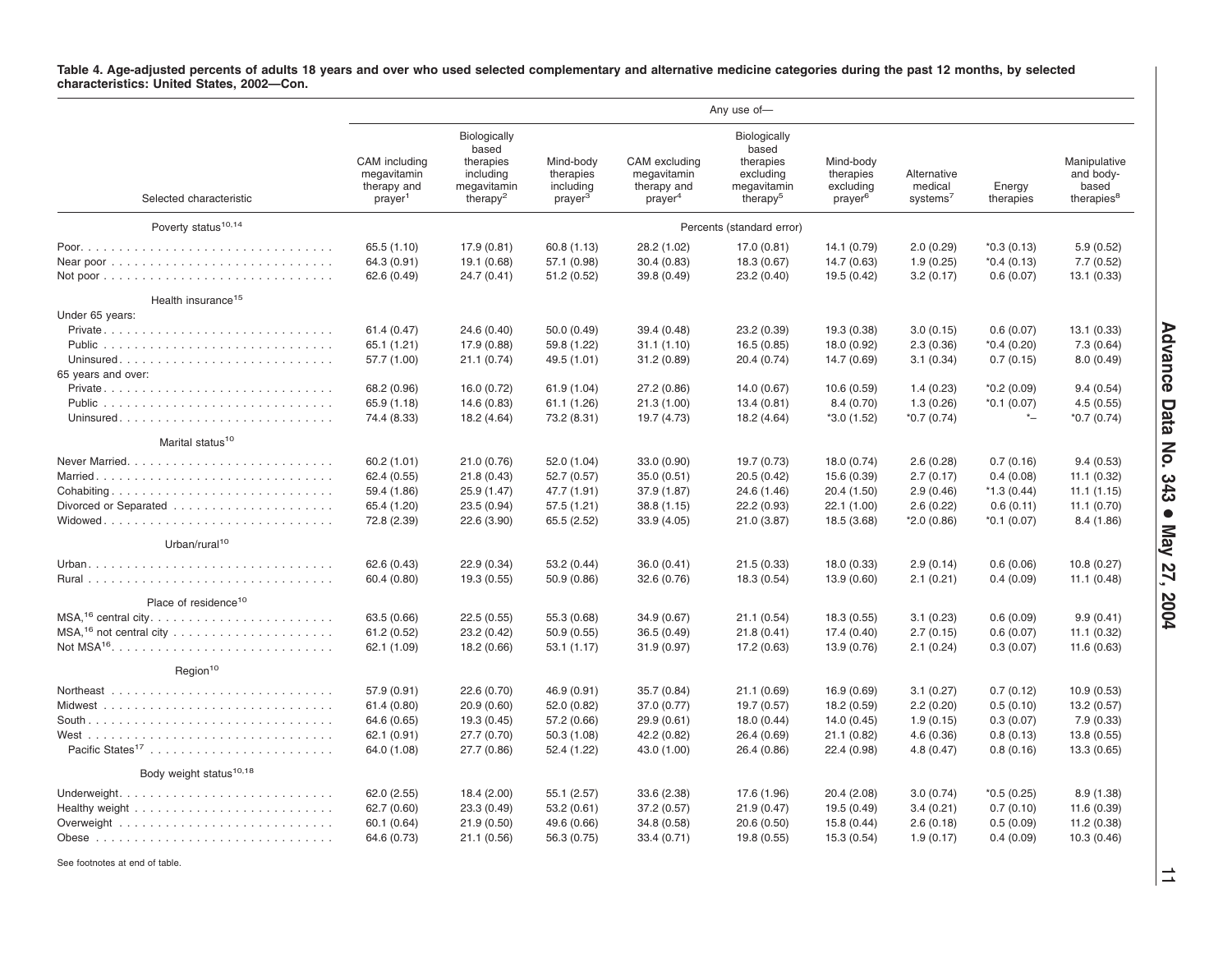#### <span id="page-11-0"></span>Table 4. Age-adjusted percents of adults 18 years and over who used selected complementary and alternative medicine categories during the past 12 months, by selected **characteristics: United States, 2002—Con.**

|                                                                       | Any use of-                                                        |                                                                                        |                                                            |                                                                    |                                                                                        |                                                            |                                                  |                                                     |                                                              |
|-----------------------------------------------------------------------|--------------------------------------------------------------------|----------------------------------------------------------------------------------------|------------------------------------------------------------|--------------------------------------------------------------------|----------------------------------------------------------------------------------------|------------------------------------------------------------|--------------------------------------------------|-----------------------------------------------------|--------------------------------------------------------------|
| Selected characteristic                                               | CAM including<br>megavitamin<br>therapy and<br>prayer <sup>1</sup> | Biologically<br>based<br>therapies<br>including<br>megavitamin<br>therapy <sup>2</sup> | Mind-body<br>therapies<br>including<br>prayer <sup>3</sup> | CAM excluding<br>megavitamin<br>therapy and<br>prayer <sup>4</sup> | Biologically<br>based<br>therapies<br>excluding<br>megavitamin<br>therapy <sup>5</sup> | Mind-body<br>therapies<br>excluding<br>prayer <sup>6</sup> | Alternative<br>medical<br>systems <sup>7</sup>   | Energy<br>therapies                                 | Manipulative<br>and body-<br>based<br>therapies <sup>8</sup> |
| Lifetime cigarette smoking status <sup>10,19</sup>                    |                                                                    |                                                                                        |                                                            |                                                                    | Percents (standard error)                                                              |                                                            |                                                  |                                                     |                                                              |
| Current smoker                                                        | 57.2 (0.81)<br>66.6 (0.81)<br>62.8 (0.50)                          | 19.7 (0.56)<br>27.0 (0.78)<br>21.2(0.38)                                               | 47.6 (0.78)<br>55.6 (0.87)<br>54.3 (0.53)                  | 32.9(0.70)<br>41.9 (0.88)<br>34.1 (0.46)                           | 18.7 (0.55)<br>25.3 (0.76)<br>20.0 (0.37)                                              | 16.8(0.55)<br>21.1(0.77)<br>16.1(0.37)                     | 2.0(0.17)<br>4.0(0.32)<br>2.6(0.15)              | 0.5(0.10)<br>0.8(0.14)<br>0.5(0.06)                 | 9.2(0.42)<br>13.6 (0.60)<br>10.7(0.30)                       |
| Lifetime alcohol drinking status <sup>10,20</sup>                     |                                                                    |                                                                                        |                                                            |                                                                    |                                                                                        |                                                            |                                                  |                                                     |                                                              |
| Current infrequent/light drinker<br>Current moderate/heavier drinker. | 61.6 (0.79)<br>69.2 (0.96)<br>62.2 (0.56)<br>57.0 (0.83)           | 14.9 (0.54)<br>20.5(0.82)<br>24.3 (0.45)<br>25.5(0.65)                                 | 56.9 (0.82)<br>62.3 (0.99)<br>51.6 (0.58)<br>43.5 (0.84)   | 24.3 (0.66)<br>33.4 (0.97)<br>39.7 (0.55)<br>38.5 (0.76)           | 14.0 (0.52)<br>19.0 (0.79)<br>23.0 (0.46)<br>24.0 (0.64)                               | 10.8(0.47)<br>16.6 (0.74)<br>19.6 (0.45)<br>18.4 (0.64)    | 1.5(0.18)<br>2.3(0.27)<br>3.1(0.18)<br>3.4(0.28) | $*0.2(0.06)$<br>0.5(0.13)<br>0.7(0.08)<br>0.6(0.11) | 6.1(0.33)<br>9.4(0.57)<br>13.3 (0.37)<br>12.1(0.51)          |
| Hospitalized in the last year <sup>10</sup>                           | 75.9 (0.97)<br>60.6 (0.42)                                         | 22.1(0.91)<br>22.0(0.31)                                                               | 70.4 (1.04)<br>50.8 (0.44)                                 | 37.4 (1.14)<br>34.9(0.39)                                          | 20.5(0.89)<br>20.7 (0.30)                                                              | 19.5 (0.91)<br>16.7 (0.32)                                 | 3.1(0.40)<br>2.7(0.12)                           | $*0.5(0.16)$<br>0.5(0.05)                           | 11.2(0.71)<br>10.9(0.25)                                     |

\*Estimates preceded by an asterisk have <sup>a</sup> relative standard error of greater than 30% and should be used with caution as they do not meet the standard of reliability or precision.

– Quantity zero.

<sup>1</sup>CAM including megavitamins and prayer includes acupuncture; ayurveda; homeopathic treatment; naturopathy; chelation therapy; folk medicine; nonvitamin, nonmineral, natural products; diet-based therapies; megavitamin the

massage; biofeedback; meditation; guided imagery; progressive relaxation; deep breathing exercises; hypnosis; yoga; tai chi; qi gong; prayer for health reasons; and energy healing therapy/Reiki.

<sup>2</sup>Biologically based therapies including megavitamin therapy includes chelation therapy; folk medicine; nonvitamin, nonmineral, natural products; diet-based therapies; and megavitamin therapy.

3Mind body therapies including prayer includes biofeedback; meditation; guided imagery; progressive relaxation; deep breathing exercises; hypnosis; yoga; tai chi; qi gong; and prayer for health reasons.

<sup>4</sup>CAM excluding megavitamins and prayer includes acupuncture; ayurveda; homeopathic treatment; naturopathy; chelation therapy; folk medicine; nonvitamin, nonmineral, natural products; diet-based therapies; chiropractic ca meditation; guided imagery; progressive relaxation; deep breathing exercises; hypnosis; yoga; tai chi; qi gong; and energy healing therapy/Reiki.

<sup>5</sup>Biologically based therapies excluding megavitamin therapy includes chelation therapy; folk medicine; nonvitamin, nonmineral, natural products; and diet-based therapies.

<sup>6</sup>Mind-body therapies excluding prayer includes biofeedback; meditation; guided imagery; progressive relaxation; deep breathing exercises; hypnosis; yoga; tai chi; and qi gong.

7Alternative medical systems includes acupuncture; ayurveda; homeopathic treatment; and naturopathy.

<sup>8</sup>Manipulative and body-based therapies includes chiropractic care and massage.

9Total includes other races not shown separately and persons with unknown education, family income, poverty status, health insurance status, marital status, body weight status, lifetime smoking status, alcohol consumption 10Estimates were age adjusted to the year <sup>2000</sup> U.S. standard population using four age groups: 18–24 years, 25–44 years, 45–64 years, and <sup>65</sup> years and over.

<sup>11</sup> Persons of Hispanic or Latino origin may be of any race or combination of races. Similarly, the category "Not Hispanic or Latino" refers to all persons who are not of Hispanic or Latino origin, regardless of race.

<sup>12</sup>GED is General Education Development high school equivalency diploma.

<sup>13</sup>The categories "Less than \$20,000" and "\$20,000 or more" include both persons reporting dollar amounts and persons reporting only that their incomes were within one of these two categories. The indented categories incl reported dollar amounts.

<sup>14</sup>Poverty status is based on family income and family size using the Census Bureau's poverty thresholds for 2001. "Poor" persons are defined as below the poverty threshold. "Near poor" persons have incomes of 100% to les threshold. ''Not poor'' persons have incomes that are 200% of the poverty threshold or greater.

<sup>15</sup>Classification of health insurance coverage is based on a hierarchy of mutually exclusive categories. Persons with more than one type of health insurance were assigned to the first appropriate category in the hierarchy those age 65 years and over were classified separately due to the prominence of Medicare coverage in the older population. The category "Uninsured" includes persons who had no coverage as well as those who had only Indian or had only a private plan that paid for one type of service such as accidents or dental care (see "Definition of terms" for more details). Estimates are age-adjusted to the 2000 U.S. standard population using three age gr and 45–64 years for persons under age 65, and two age groups: 65–74 years and 75 years and over for persons aged 65 years and over.

<sup>16</sup>MSA is metropolitan statistical area.

<sup>17</sup> Pacific states includes California, Oregon, Washington, Alaska, and Hawaii.

<sup>18</sup>Body weight status was based on Body Mass Index (BMI) using self-reported height and weight. The formula for BMI is kilograms/meters<sup>2</sup>. Underweight is defined as a BMI of less than 18.5; healthy weight is defined as a than 25; overweight, but not obese, is defined as <sup>a</sup> BMI of at least 25 and less than 30; and obese is defined as <sup>a</sup> BMI of 30 or more.

<sup>19</sup>Lifetime cigarette smoking status: Current smoker: smoked at least 100 cigarettes in lifetime and currently smoked cigarettes every day or some days; Former smoker: smoked at least 100 cigarettes in lifetime but did no never smoked at all or smoked less than 100 cigarettes in lifetime.

<sup>20</sup>Lifetime alcohol drinking status: Lifetime abstainer is less than 12 drinks in lifetime; former drinks is 12 or more drinks in lifetime, but no drinks in past year; current infrequent/light drinker is defined as at lea year (infrequent) or 3 drinks or fewer per week, on average (light); current moderate/heavier is defined as at least 12 drinks in lifetime and more than 3 drinks per week up to 14 drinks per week, on average for men and mo drinks per week on average for women (moderate) or more than 14 drinks per week on average for men and more than 7 drinks per week on average for women (heavier).

NOTES: CAM is complementary and alternative medicine. The denominators for statistics shown exclude persons with unknown CAM information.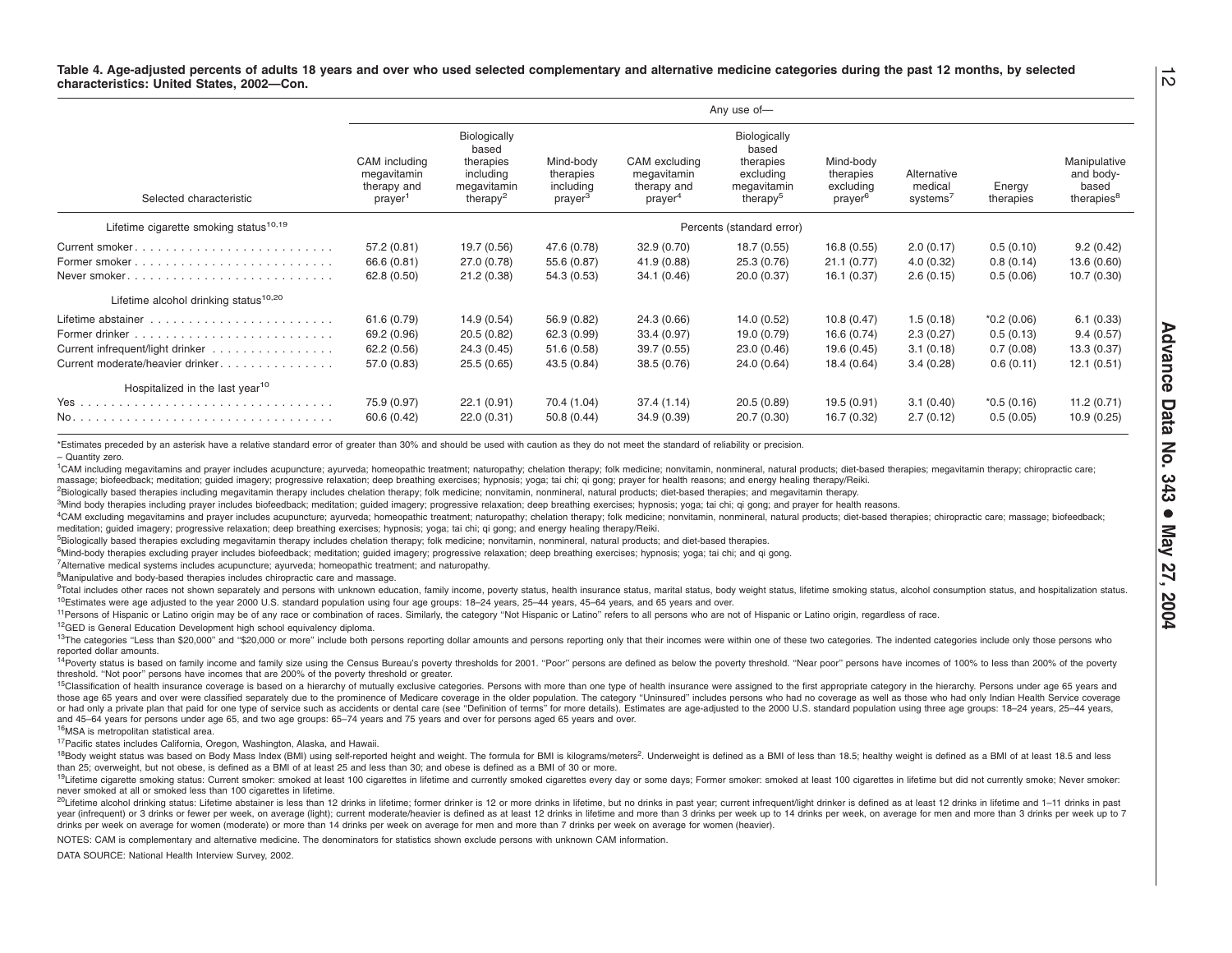#### <span id="page-12-0"></span>Table 5. Age-adjusted percents of adult users of complementary and alternative medicine specifying selected reasons for using it, by types of therapy: United States, 2002

|                                                                                                  |                |                                                      |                                                          | Reason                                                                 |                                                        |                                           |
|--------------------------------------------------------------------------------------------------|----------------|------------------------------------------------------|----------------------------------------------------------|------------------------------------------------------------------------|--------------------------------------------------------|-------------------------------------------|
| Therapy                                                                                          | Sample<br>size | Conventional medical<br>treatments would<br>not help | Conventional medical<br>treatments were<br>too expensive | Therapy combined with<br>conventional medical<br>treatments would help | Suggested by a<br>conventional medical<br>professional | Thought it would<br>be interesting to try |
|                                                                                                  |                |                                                      |                                                          | Percents (standard error)                                              |                                                        |                                           |
| Any CAM <sup>2</sup> use $\ldots \ldots \ldots \ldots \ldots \ldots \ldots \ldots \ldots \ldots$ | 6,619          | 27.7 (0.67)                                          | 13.2 (0.46)                                              | 54.9 (0.78)                                                            | 25.8 (0.66)                                            | 50.1(0.76)                                |
| Alternative medical systems                                                                      |                |                                                      |                                                          |                                                                        |                                                        |                                           |
|                                                                                                  | 276            | 44.2 (3.52)                                          | 7.4(1.62)                                                | 56.2 (3.30)                                                            | 24.8 (3.28)                                            | 51.6 (3.69)                               |
|                                                                                                  | 10             | 60.6 (16.01)                                         | *43.2 (17.29)                                            | $*52.6(16.98)$                                                         | $*17.4(13.73)$                                         | 100.0 (0.00)                              |
|                                                                                                  | 416            | 36.7(3.01)                                           | 19.4 (2.34)                                              | 43.1 (2.94)                                                            | 14.2 (2.01)                                            | 45.8 (3.06)                               |
| Naturopathy                                                                                      | 66             | 53.1 (7.23)                                          | 28.3 (6.31)                                              | 62.4 (6.50)                                                            | 16.5 (4.95)                                            | 43.9 (6.96)                               |
| Biologically based therapies                                                                     |                |                                                      |                                                          |                                                                        |                                                        |                                           |
|                                                                                                  | 6              | 28.5 (5.72)                                          | $\star$                                                  | 84.6 (10.64)                                                           | 76.4 (8.72)                                            | $*18.7(9.08)$                             |
|                                                                                                  | 32             | 43.1 (8.65)                                          | 47.6 (9.79)                                              | 53.5 (9.73)                                                            | $*7.5(4.45)$                                           | 49.3 (9.47)                               |
| Nonvitamin, nonmineral, natural products                                                         | 3,315          | 19.2 (0.80)                                          | 14.4 (0.67)                                              | 47.5 (1.08)                                                            | 15.3 (0.77)                                            | 51.7 (1.03)                               |
|                                                                                                  | 418            | 22.4(2.55)                                           | 11.3(2.02)                                               | 38.1 (2.92)                                                            | 26.3(2.65)                                             | 52.6 (2.97)                               |
|                                                                                                  | 360            | 27.5 (2.84)                                          | 13.5(2.19)                                               | 55.0 (3.09)                                                            | 38.3 (2.94)                                            | 37.7 (2.96)                               |
| Manipulative and body-based therapies                                                            |                |                                                      |                                                          |                                                                        |                                                        |                                           |
|                                                                                                  | 1.869          | 39.6 (1.35)                                          | 9.5(0.75)                                                | 52.9 (1.40)                                                            | 20.2(1.11)                                             | 31.8(1.27)                                |
|                                                                                                  | 703            | 33.9(2.05)                                           | 12.6(1.46)                                               | 59.6 (2.17)                                                            | 33.4(2.01)                                             | 44.1 (2.33)                               |
| Mind-body therapies                                                                              |                |                                                      |                                                          |                                                                        |                                                        |                                           |
| Biofeedback                                                                                      | 37             | $*22.9(7.08)$                                        | $*8.0(5.07)$                                             | 61.0(8.82)                                                             | 62.7(7.17)                                             | 45.5 (7.86)                               |
|                                                                                                  | 1,406          | 20.6 (1.30)                                          | 12.5(1.01)                                               | 56.1 (1.63)                                                            | 36.3(1.61)                                             | 54.5 (1.69)                               |
|                                                                                                  | 74             | 30.0(6.84)                                           | $*10.4(3.44)$                                            | 22.9 (4.98)                                                            | 21.1(4.83)                                             | 65.2 (7.38)                               |
|                                                                                                  | 315            | 30.9 (3.37)                                          | 14.4 (2.56)                                              | 52.3(3.57)                                                             | 21.0(3.09)                                             | 59.2 (3.47)                               |
|                                                                                                  | 419            | 19.1 (2.34)                                          | 13.6 (2.02)                                              | 66.9 (2.95)                                                            | 8.4(1.56)                                              | 34.1 (2.86)                               |
|                                                                                                  | 86             | 46.5 (6.48)                                          | 22.9(5.25)                                               | 60.6 (6.03)                                                            | 18.0 (5.02)                                            | 50.4(5.92)                                |

\*Estimates preceded by an asterisk have a relative standard error of greater than 30% and should be used with caution as they do not meet the standard of reliability or precision.<br>- Quantity zero.<br><sup>1</sup>Respondents may select imagery; progressive relaxation; deep breathing exercises; hypnosis; yoga; tai chi; qi gong; healing ritual for own health; and energy healing therapy/Reiki.

NOTES: CAM is complementary and alternative medicine. The denominators for statistics shown exclude persons with unknown CAM information. Estimates were age adjusted to the year 2000 U.S. standard population using four age 25–44 years, 45–64 years, and 65 years and over.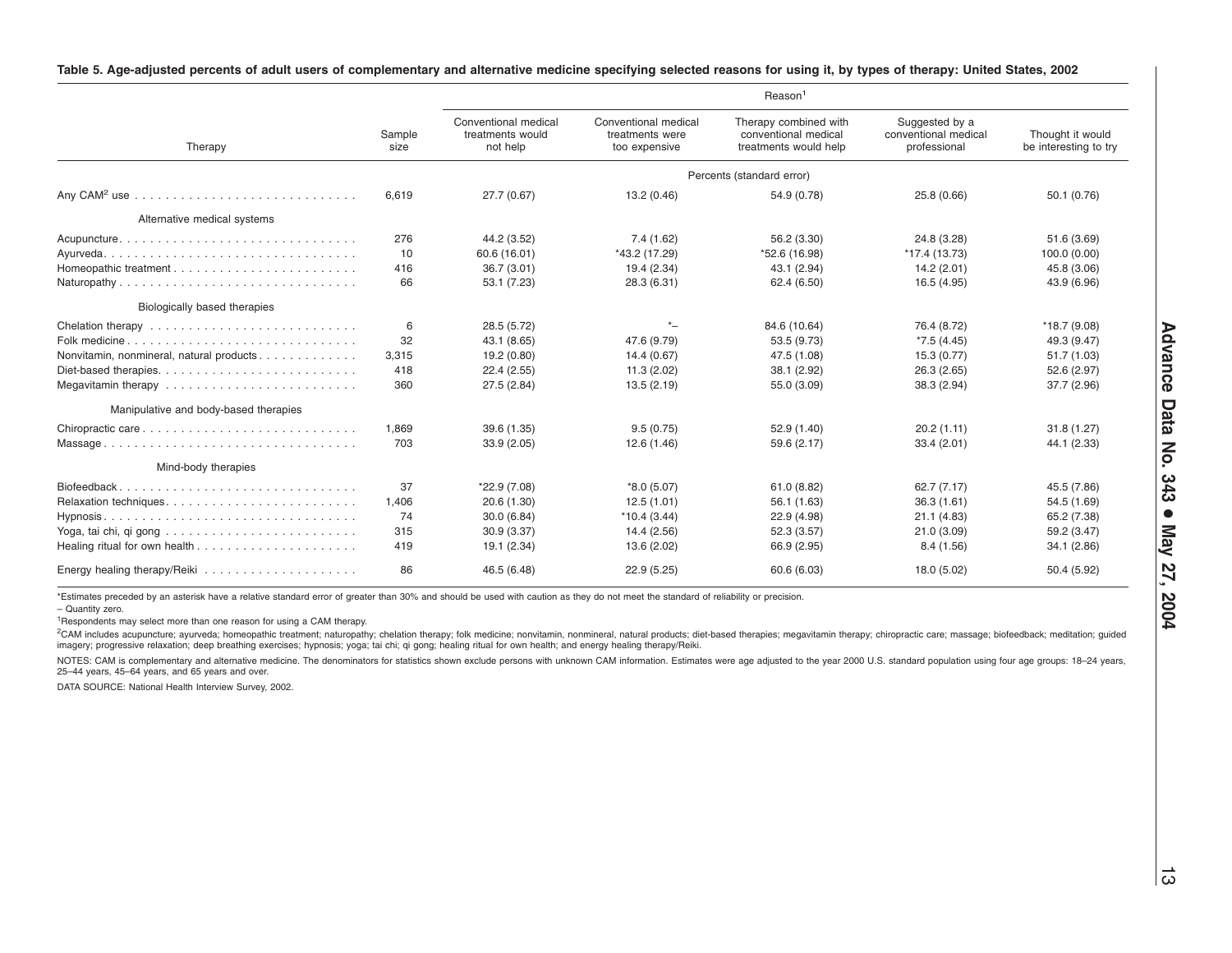#### <span id="page-13-0"></span>Table 6. Frequencies and age-adjusted percents of adults 18 years and over who used complementary and alternative medicine during the past 12 months, using the combination **of complementary and alternative medicine therapies included in previous surveys: United States, 2002**

|                                                                                                                                                                                                                                                                                                                                                                                                                                                                                                                                   |                                     | Population                               |
|-----------------------------------------------------------------------------------------------------------------------------------------------------------------------------------------------------------------------------------------------------------------------------------------------------------------------------------------------------------------------------------------------------------------------------------------------------------------------------------------------------------------------------------|-------------------------------------|------------------------------------------|
| CAM therapies <sup>1</sup>                                                                                                                                                                                                                                                                                                                                                                                                                                                                                                        | Number in<br>thousands <sup>2</sup> | Percent<br>(standard error) <sup>2</sup> |
| Acupuncture; Ayurveda; biofeedback; chelation therapy; chiropractic care; deep breathing exercises; diet-based therapies; energy healing therapy/Reiki; folk medicine;<br>guided imagery; homeopathic treatment; hypnosis; massage therapy; meditation; megavitamin therapy; naturopathy; nonvitamin, nonmineral, natural products; prayer for                                                                                                                                                                                    | 123,606                             | 62.1 (0.40)                              |
| Acupuncture; Ayurveda; biofeedback; chelation therapy; chiropractic care; deep breathing exercises; diet-based therapies; energy healing therapy/Reiki; folk medicine;<br>guided imagery; homeopathic treatment; hypnosis; massage therapy; meditation; naturopathy; nonvitamin, nonmineral, natural products; prayer for health reasons;<br>progressive relaxation; qi gong; tai chi; and yoga <sup>4</sup>                                                                                                                      | 122,804                             | 61.6 (0.40)                              |
| Acupuncture; Ayurveda; biofeedback; chelation therapy; chiropractic care; deep breathing exercises; diet-based therapies; energy healing therapy/Reiki; folk medicine;<br>guided imagery; homeopathic treatment; hypnosis; massage therapy; meditation; megavitamin therapy; naturopathy; nonvitamin, nonmineral, natural products; progressive                                                                                                                                                                                   | 72.401                              | 36.0 (0.38)                              |
| Acupuncture; Ayurveda; biofeedback; chelation therapy; chiropractic care; energy healing therapy; folk medicine; hypnosis; massage therapy; meditation; and naturopathy <sup>6</sup><br>Acupuncture; Ayurveda; biofeedback; chelation therapy; chiropractic care; deep breathing exercises; diet-based therapies; energy healing therapy; folk medicine; guided<br>imagery; nonvitamin, nonmineral, natural products; megavitamin therapy; homeopathic treatment; hypnosis; massage therapy; meditation; naturopathy; progressive | 23,955                              | 11.8(0.25)                               |
|                                                                                                                                                                                                                                                                                                                                                                                                                                                                                                                                   | 97,253                              | 48.8 (0.40)                              |
| Acupuncture; biofeedback; chiropractic care; deep breathing exercises; diet-based therapies; energy healing therapy; folk medicine; guided imagery; nonvitamin,                                                                                                                                                                                                                                                                                                                                                                   | 95,921                              | 48.1 (0.40)                              |
| Acupuncture; biofeedback; chiropractic care; deep breathing exercises; diet-based therapies; energy healing therapy; quided imagery; nonvitamin, nonmineral, natural                                                                                                                                                                                                                                                                                                                                                              | 94,671                              | 47.4 (0.40)                              |
| Biofeedback; chiropractic care; deep breathing exercises; diet-based therapies; energy healing therapy; folk medicine; guided imagery; nonvitamin, nonmineral, natural                                                                                                                                                                                                                                                                                                                                                            | 90.299                              | 45.3 (0.39)                              |
| Acupuncture; biofeedback; chiropractic care; diet-based therapies; energy healing therapy; guided imagery; nonvitamin; nonmineral; natural products; megavitamin therapy;                                                                                                                                                                                                                                                                                                                                                         | 60,425<br>40,984                    | 30.0(0.35)<br>20.3(0.31)                 |
|                                                                                                                                                                                                                                                                                                                                                                                                                                                                                                                                   |                                     |                                          |

<sup>1</sup>The combinations of CAM are based on selected studies.

2Numbers and percents are calculated using data from the <sup>2002</sup> NHIS.

<sup>3</sup>This definition of CAM comes from the study on which this report is based and consists of all the CAM therapies included in the 2002 NHIS questionnaire.

4This definition of CAM comes from the study on which this report is based and consists of all the CAM therapies included in the <sup>2002</sup> NHIS questionnaire excluding megavitamin therapy.

<sup>5</sup>This definition of CAM comes from the study on which this report is based and consists of all the CAM therapies included in the 2002 NHIS questionnaire excluding prayer for health reasons.

<sup>6</sup>This definition of CAM comes from the study on which this report is based and consists of all the CAM therapies included in the 2002 NHIS questionnaire that are practitioner-based therapies.

NOTES: CAM is complementary and alternative medicine. The denominators for statistics shown exclude persons with unknown CAM information.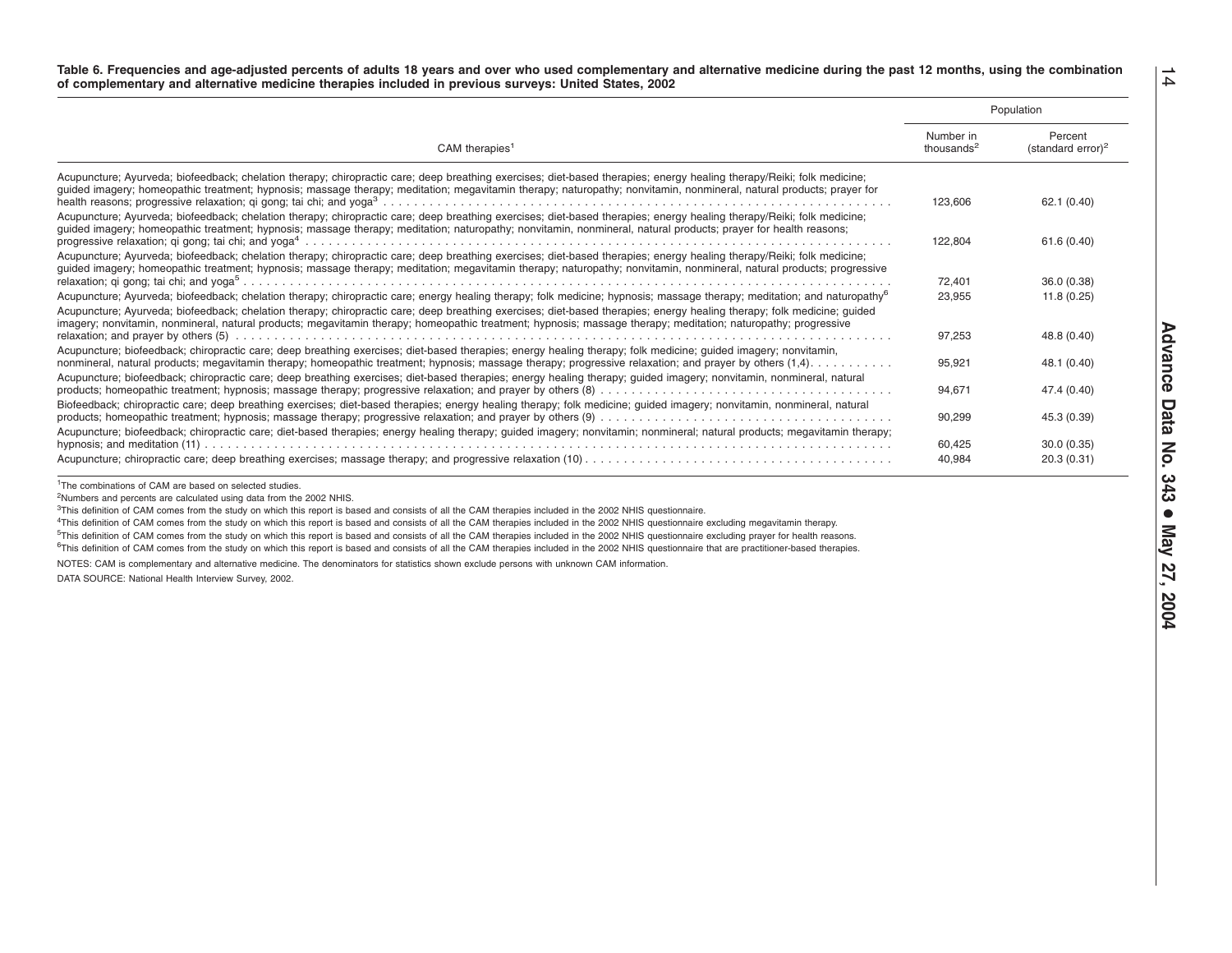## **Technical Notes**

#### **Sample design**

The National Health Interview Survey (NHIS) is a cross-sectional household interview survey of the U.S. civilian noninstitutionalized population. Data are collected continuously throughout the year in all 50 States and the District of Columbia. The NHIS uses a multistage, clustered sample design to produce national estimates for a variety of health indicators. Information on basic health topics is collected for all household members by proxy from one family member, if necessary. Additional information is collected for one randomly selected adult and one randomly selected child in each family. Self-response is required for the Sample Adult questionnaire except in rare cases where sample adults are physically or mentally incapable of responding for themselves. Interviews are conducted in the home using a computer-assisted personal interview (CAPI) questionnaire with telephone interviewing permitted for followup, if necessary.

#### **Response rates**

In 2002, interviews were completed in 36,161 households and 36,831 families, with 31,044 adults completing the Sample Adult portion of the interview. The final household response rate was 89.6%, and the final response rate for the 2002 Sample Adult questionnaire was 74.3%. Procedures used in calculating response rates are described in detail in ''Appendix I'' of the Survey Description of the NHIS data files (24).

#### **Item nonresponse**

Item nonresponse for each of the sociodemographic indicators shown in [table](#page-9-0) 4 was about 1% or less, with the exception of poverty status, which is based on detailed family income asked in the family component of the questionnaire. Item nonresponse for the poverty indicator was 29.0%. Item nonresponse for the health behavior items ranged from 1.0% to 5.2% and was less than 1% for hospitalization

during the past year. For the complementary and alternative medicine items, nonresponse ranged from 1.7% to 3.2%. The denominators for statistics shown in the tables exclude persons with unknown complementary and alternative medicine information for a given table. In [table](#page-11-0) 4, persons with unknown sociodemographic characteristics, health behavior items, and hospitalization during the past year are not shown separately, but are included in the total. Among the 31,044 interviewed sample adult respondents in the 2002 NHIS, 427 persons were missing data for all the complementary and alternative medicine items.

#### **Age adjustment**

Data shown in this report were age adjusted using the year 2000 U.S. standard population provided by the U.S. Census Bureau (26,27). Age adjustment was used to allow comparison among various population subgroups that have different age structures. This is particularly important for demographic characteristics such as race and ethnicity, education, and marital status. It is also helpful for other characteristics. The following age groups were used for age adjustment: 18–24 years, 25–44 years, 45–64 years, and 65 years and over, unless otherwise noted (table I). Health insurance is restricted to certain age groups and is, therefore, adjusted accordingly.

**Table I. Age distributions used in ageadjusting data shown in tables 1–5 and figure 1**

| Age                | 2000 U.S.<br>standard population<br>(in thousands) |
|--------------------|----------------------------------------------------|
| 18 years and over  | 203,851                                            |
| 18-24 years        | 26,258                                             |
| 25-44 years        | 81,892                                             |
| 45-64 years        | 60,991                                             |
| 65 years and over. | 34,710                                             |
| Health insurance   |                                                    |
| 18-64 years.       | 169,141                                            |
| 18-24 years        | 26,258                                             |
| 25-44 years        | 81,892                                             |
| 45-64 years        | 60,991                                             |
| 65 years and over  | 34,710                                             |
| 65-74 years        | 18,136                                             |
| 75 years and over. | 16,574                                             |
|                    |                                                    |

#### **Tests of significance**

Statistical tests performed to assess significance of differences in the estimates were two-tailed with no adjustments for multiple comparisons. The test statistic used to determine statistical significance of differences between two percents was

$$
Z = \frac{|X_a - X_b|}{\sqrt{S_a^2 + S_b^2}}
$$

where  $X_a$  and  $X_b$  are the two percents being compared, and  $S_a$  and  $S_b$  are the standard errors of those percents. The critical value used for two-sided tests at the 0.05 level of significance was 1.96.

#### **Relative standard error**

Estimates with a relative standard error greater than 30% are considered unreliable and are indicated with an asterisk (\*). The relative standard errors are calculated as follows:

> Relative standard error (as a percent)  $=$  (SE/Est) 100,

where SE is the standard error of the estimate, and Est is the estimate.

#### **Definition of terms**

#### **Demographic terms**

*Age*—The age recorded for each person is the age at the last birthday.

*Education*—The categories of education are based on the years of school completed or highest degree obtained. Respondents were shown a flash card to choose an appropriate category. Only years completed in a school that advances a person toward an elementary or high school diploma, General Educational Development high school equivalency diploma (GED), college, university, or professional degree are included. Education in other schools or home schooling is counted only if the credits are accepted in a regular school system.

*Family income*—Each member of a family is classified according to the total income of all family members. Family members are all persons within the household related to each other by blood, marriage, cohabitation, or adoption. The income recorded is the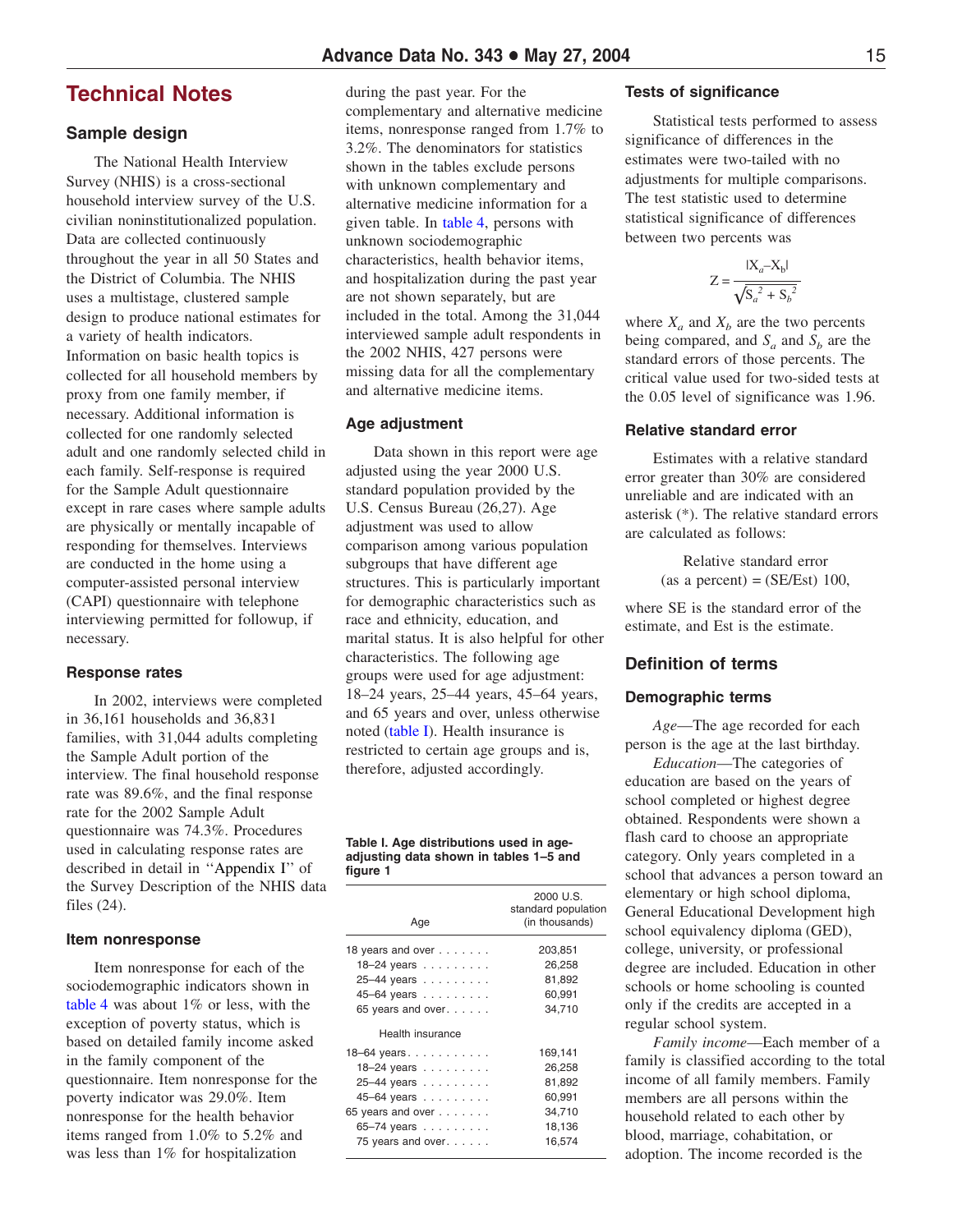total income received by all family members in the previous calendar year. Income from all sources—including wages, salaries, military pay (when an Armed Forces member lived in the household), pensions, government payments, child support/alimony, dividends, help from relatives—is included. Unrelated individuals living in the same household (e.g., roommates) are considered to be separate families and are classified according to their own incomes.

*Health insurance coverage*—NHIS respondents were asked about their health insurance coverage at the time of the interview. Respondents reported whether they were covered by private insurance (obtained through the employer or workplace, purchased directly, or through a local or community program), Medicare, Medigap (supplemental Medicare coverage), Medicaid, State Children's Health Insurance Program (SCHIP), Indian Health Service (IHS), military coverage (including VA, TRICARE, or CHAMP-VA), a State-sponsored health plan, another government program and/or any single service plans. This information was used to create a health insurance hierarchy that consisted of three mutually exclusive categories. Persons with more than one type of health insurance were assigned to the first appropriate category in the following hierarchy: private coverage, public coverage (includes persons with Medicare, Medigap, Medicaid, SCHIP, military coverage, a state-sponsored health plan, and/or another government program), and uninsured (includes persons with only single service plans and/or only IHS).

*Hispanic or Latino origin*— Hispanic or Latino origin includes persons of Mexican, Puerto Rican, Cuban, Central and South American, or Spanish origins. Persons of Hispanic or Latino origin may be of any race. In this report, subsets of Hispanic or Latino origin are not shown for reasons of statistical reliability.

*Marital status*—Respondents were asked to choose a marital status category most appropriate for their marital situation. In some cases, persons reporting their marital status as

''married'' may have been living in common-law marital unions. Alternatively, these individuals could have identified their marital status as ''living with partner.'' Adults who were living with a partner were considered to be members of the same family (as if married) and are categorized as ''cohabiting'' in this report. The distinction between ''married'' and ''living with partner'' was made by the respondent.

*Race*—The 1997 Office of Management and Budget (OMB) Federal guidelines (36) for reporting race require that persons of ''single race'' be distinguished from persons of ''multiple race." "Single race" refers to persons who indicated only a single race group. Estimates for the smaller subcategories of single race persons and multiple race combinations can only be reported to the extent that the estimates meet the requirements for confidentiality and statistical reliability. In this report, three categories are shown for single race individuals (white, single race; black or African American, single race; and Asian, single race). Other subcategories of single race persons and multiple race persons are not shown due to statistical unreliability as measured by the relative standard errors of the estimates.

The text in this report uses shorter versions of the new OMB race terms for conciseness and the table uses the complete terms. For example, the category ''Black or African American, single race'' in the table is referred to as "Black" in the text.

*Place of residence*—Metropolitan statistical area (MSA), a term first used in 1983, was defined by the U.S. Office of Management and Budget and is used by the U.S. Census Bureau to classify geographic areas (37). The categories shown in this report are: (a) ''MSA, central city,'' which generally refers to cities with populations of 50,000 or more; (b) "MSA, not central city," which refers to communities adjacent to the central city of an MSA that have a high degree of economic and social integration with the central city; and (c) ''Not MSA,'' which refers to more rural areas of the country. The classification of areas in the 2002 NHIS is based on data from the 1990 decennial census.

*Poverty status*—Poverty status is based on family income and family size using the U.S. Census Bureau's poverty thresholds. ''Poor'' persons are defined as below the poverty threshold. ''Near poor'' persons have incomes of 100% to less than 200% of the poverty threshold, and ''Not poor'' persons have incomes that are 200% of the poverty threshold or greater.

*Region*—In the geographic classification of the U.S. population, States are grouped into the following four regions used by the U.S. Census Bureau:

| Region    | States included                                                                                                                                                                                                                   |
|-----------|-----------------------------------------------------------------------------------------------------------------------------------------------------------------------------------------------------------------------------------|
| Northeast | Maine, Vermont, New<br>Hampshire, Massachusetts,<br>Connecticut, Rhode Island,<br>New York, New Jersey, and<br>Pennsylvania;                                                                                                      |
| Midwest   | Ohio, Illinois, Indiana,<br>Michigan, Wisconsin,<br>Minnesota, Iowa, Missouri,<br>North Dakota, South Dakota,<br>Kansas, and Nebraska;                                                                                            |
| South     | Delaware, Maryland, District<br>of Columbia, West Virginia,<br>Virginia, Kentucky,<br>Tennessee, North Carolina,<br>South Carolina, Georgia,<br>Florida, Alabama,<br>Mississippi, Louisiana,<br>Oklahoma, Arkansas, and<br>Texas: |
| West      | Washington, Oregon,<br>California, Nevada, New<br>Mexico, Arizona, Idaho,<br>Utah, Colorado, Montana,<br>Wyoming, Alaska, and<br>Hawaii.                                                                                          |
|           | For this report, an additional region<br>called "Pacific States" was created. This<br>region is a subset of the West and<br>consists of the following states: Arizona                                                             |

consists of the following states: Arizona, California, Hawaii, Oregon, and Washington. This additional region was created because of the high concentration of CAM schools in these States, State legislation favoring CAM, and the high concentration of immigrants in these States who may be using CAM.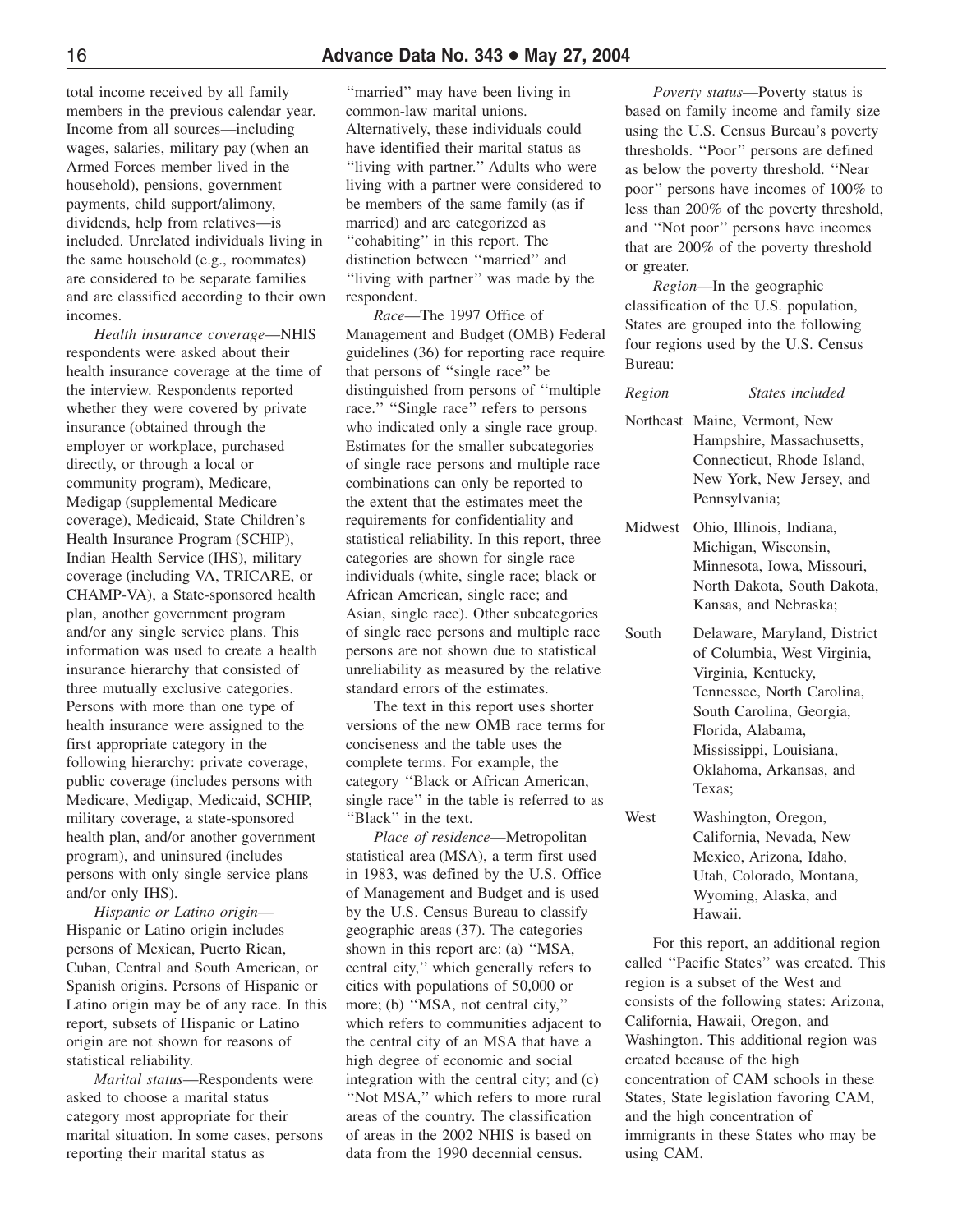*Urban/rural*—The assignment of "urban" or "rural" is based on a block's 1990 Census designation.

#### **Health behavior terms**

*Alcohol consumption status Lifetime abstainer*—Adults who had fewer than 12 drinks in entire lifetime.

*Former drinker*—Adults who had 12 drinks or more in lifetime, but had no drinks in the past year.

*Current infrequent/light drinker*— Adults who had at least 12 drinks in their lifetime and 1–11 drinks in the past year (infrequent) or three drinks or fewer per week, on average (light).

*Current moderate/heavier drinker*—Adults who had at least 12 drinks in their lifetime and more than 3 drinks per week up to 14 drinks per week, on average for men and more than 3 drinks per week up to 7 drinks per week, on average for women (moderate) or more than 14 drinks per week, on average for men and more than 7 drinks per week, on average for women (heavier).

*Body weight status*—Body weight status is based on body mass index (BMI), which is calculated from self-reported height and weight without shoes. BMI is calculated as weight divided by height<sup>2</sup> using metric units  $(i.e., kilograms/meter<sup>2</sup>).$ 

> *Underweight*—Adults with a body mass index of less than 18.5.

*Healthy weight*—Adults with a body mass index of at least 18.5, but less than 25.

*Overweight but not obese*—Adults with a body mass index of at least 25, but less than 30.

*Obese*—Adults with a body mass index of 30 or more.

#### *Smoking status*

*Current*—Adults who had smoked at least 100 cigarettes in their lifetime and currently smoked cigarettes every day or some days.

*Former*—Adults who had smoked at least 100 cigarettes in their lifetime, but did not currently smoke.

*Never*—Adults who never smoked a cigarette or who smoked fewer than 100 cigarettes in their entire lifetime.

#### **Complementary and alternative medicine terms**

*Acupuncture*—Acupuncture is based on the theory that health is determined by a balanced flow of energy (*chi* or *qi*), which is thought to be present in all living organisms. This life energy circulates throughout the body along a series of energy pathways (meridians). Each of these meridians is linked to specific internal organs and organ systems. Within this system of energy pathways, there are over 1,000 acupoints that can be stimulated through the insertion of needles. This is thought to help correct and rebalance the flow of life energy, and restore health. Acupuncture has been used to treat health problems and conditions ranging from the common cold to addiction and chronic fatigue syndrome.

*Alternative provider or practitioner*—Someone who is knowledgeable about a specific alternative health therapy provides care or gives advice about its use, and usually receives payment for his or her services.

For some therapies, the provider may have received formal training and may be certified by a licensing board or related professional association. For example, a practitioner of biofeedback (biofeedback therapist) has usually received training in psychology and physiology and may be certified by the Biofeedback Certification Institute of America.

*Atkins diet*—A diet emphasizing a drastic reduction in the daily intake of carbohydrates (to 40 grams or less), it is countered by an increase in protein and fat. According to proponents of this diet, obesity results from the overconsumption of carbohydrates, and reducing the intake of carbohydrates typically consumed for energy causes the body to lose weight by burning stored fat.

*Ayurveda*—This comprehensive system of medicine, developed in India over 5,000 years ago, places equal

emphasis on body, mind, and spirit. The goal is to restore the natural harmony of the individual. An ayurvedic doctor identifies an individual's ''constitution'' or overall health profile by ascertaining the patient's metabolic body type (Vata, Pitta, or Kapha) through a series of personal history questions. Then the patient's ''constitution'' becomes the foundation for a specific treatment plan designed to guide the individual back into harmony with his or her environment. This plan may include dietary changes, exercise, yoga, meditation, massage, herbal tonics, and other remedies.

*Biofeedback*—This method teaches clients, through the use of simple electronic devices, how to consciously regulate normally unconscious bodily functions (e.g., breathing, heart rate, blood pressure) to improve overall health. Biofeedback has been used to reduce stress, eliminate headaches, recondition injured muscles, control asthmatic attacks, and relieve pain.

*Chelation therapy*—This therapy involves a series of intravenous injections of a binding (chelating) agent, such as the amino acid EDTA, to remove toxic metals and wastes from the bloodstream. Following injection, the binding agent travels through the bloodstream attaching itself to toxic metals and wastes, which are subsequently excreted through the patient's urine. Used initially to treat lead poisoning, chelation therapy is used by a growing number of practitioners to treat and reverse the process of arteriosclerosis (hardening of the arteries).

*Chiropractic care*—This care involves the adjustment of the spine and joints to influence the body's nervous system and natural defense mechanisms to alleviate pain and improve general health. It is primarily used to treat back problems, headaches, nerve inflammation, muscle spasms, and other injuries and traumas.

*Complementary and alternative medicine*—Therapies not usually taught in U.S. medical schools or generally available in U.S. hospitals, it includes a broad range of therapies and beliefs such as acupuncture, chiropractic care, relaxation techniques, massage therapy, and herbal remedies.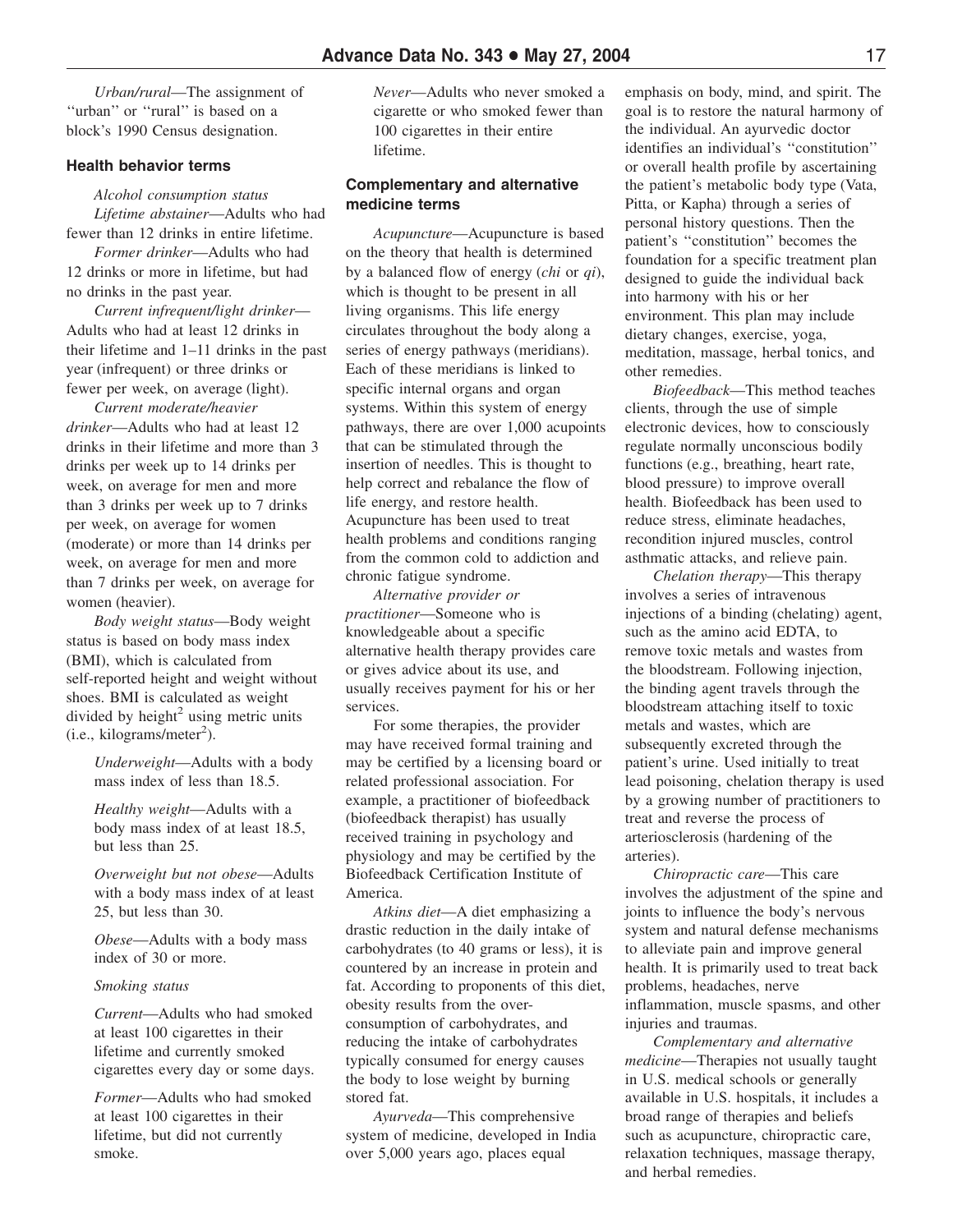*Deep breathing*—Deep breathing involves slow, deep inhalation through the nose, usually for a count of 10, followed by slow and complete exhalation for a similar count. To help quiet the mind, one generally concentrates fully on breathing and counting through each cycle. The process may be repeated 5 to 10 times, several times a day.

*Energy healing therapy/Reiki*—This method helps the body's ability to heal itself through the flow and focusing of healing energy (Reiki means universal healing energy). During treatment, this healing energy is channeled through the hands of a practitioner into the client's body to restore a normal energy balance and health. Energy healing therapy has been used to treat a wide variety of ailments and health problems and is often used in conjunction with other alternative and conventional medical treatments.

*Folk medicine*—These systems of healing (such as Curanderismo and Native American healing) have persisted since the beginning of culture and have flourished long before the development of conventional medicine. Folk healers usually participate in a training regimen of observation and imitation, with healing often considered a gift passed down through several generations of a family. Folk healers may employ a range of remedies including prayer, healing touch or laying on of hands, charms, herbal teas or tinctures, magic rituals, and others. Folk healers are found in all cultures and operate under a variety of names and labels.

*Guided imagery* —This method involves a series of relaxation techniques followed by the visualization of detailed images, usually calm and peaceful in nature. If used for treatment, the client may visualize his/her body as healthy, strong, and free of the specific problem or condition. Sessions, conducted in groups or one-on-one, are typically 20–30 minutes and may be practiced several times a week. Guided imagery has been advocated for a number of chronic conditions, including headaches, stress, high blood pressure, and anxiety.

*Healing circles* —These spiritual gatherings usually occur in informal

settings, may involve invocations (calling upon a higher power or authority), and may use other healing approaches such as prayer, energy healing therapy/Reiki, and natural herbs.

*High dose or megavitamin therapy* —This therapy refers to the use of vitamins in excess of the Recommended Daily Allowances (RDA) established by the National Academy of Sciences, Food and Nutrition Board. Although these therapies have been used for the prevention and treatment of diseases and illnesses such as cancer, heart disease, schizophrenia, and the common cold, some high dose or megavitamin regimens can produce adverse or toxic effects.

*Homeopathic treatment*—This system of medical practice is based on the theory that any substance that can produce symptoms of disease or illness in a healthy person can cure those symptoms in a sick person. For example, someone suffering from insomnia may be given a homeopathic dose of coffee. Administered in diluted form, homeopathic remedies are derived from many natural sources, including plants, metals, and minerals. Numbering in the thousands, these remedies have been used to treat a wide variety of ailments including seasonal allergies, asthma, influenza, headaches, and indigestion.

*Hypnosis*—An altered state of consciousness, it is characterized by increased responsiveness to suggestion. The hypnotic state is attained by first relaxing the body, then shifting the client's attention toward a narrow range of objects or ideas as suggested by the hypnotist or hypnotherapist. The procedure is used to access various levels of the mind to effect positive changes in a person's behavior and to treat numerous health conditions. For example, hypnosis has been used to lose weight, improve sleep, and reduce pain and stress.

*Laying on of hands*—This religious ceremony involves the placement of hands, by one or more persons (lay or clergy), on the body of the recipient. Usually including prayer, the ceremony may occur in a church or less formal

setting and may be used for minor as well as more serious ailments and illnesses.

*Macrobiotic diet*—This low fat diet emphasizes whole grains and vegetables and restricts the intake of fluids. Consumption of fresh, unprocessed foods is especially important. Daily intakes break out as follows: 50–60% whole grains;  $25-30\%$  fresh vegetables; 5–10% beans, soy-based products, and sea vegetables; and 5–10% soups. Meat, poultry, dairy products, eggs, alcohol, coffee, caffeinated tea, sweets and sugar, and strong spices are to be avoided.

*Massage*—This therapy involves pressing, rubbing, and otherwise manipulating muscles and other soft tissues of the body, causing them to relax and lengthen and allowing pain-relieving oxygen and blood to flow to the affected area. Using their hands and sometimes feet, elbows, and forearms, massage therapists may use over 75 different methods, such as Swedish massage, deep-tissue massage, neuromuscular massage, and manual lymph drainage. Massage is considered effective for relieving any type of pain in the body's soft tissue, including back, neck, and shoulder pain, headaches, bursitis, and tendonitis.

*Meditation*—Mental calmness and physical relaxation is achieved by suspending the stream of thoughts that normally occupy the mind. Generally performed once or twice a day for approximately 20 minutes at a time, meditation is used to reduce stress, alter hormone levels, and elevate one's mood. In addition, a person experienced in meditation can achieve a reduction in blood pressure, adrenaline levels, heart rate, and skin temperature.

*Natural products*—See Nonvitamin, nonmineral, natural products.

*Naturopathy*—This broad system of medicine is based on the theory that the body is a self-regulating mechanism with the natural ability to maintain a state of health and wellness. Naturopathic doctors, who generally reject invasive techniques and the use of synthetic drugs, try to cure illness and disease by harnessing the body's natural healing powers. This is done with the use of various alternative and traditional techniques, including herbal medicine,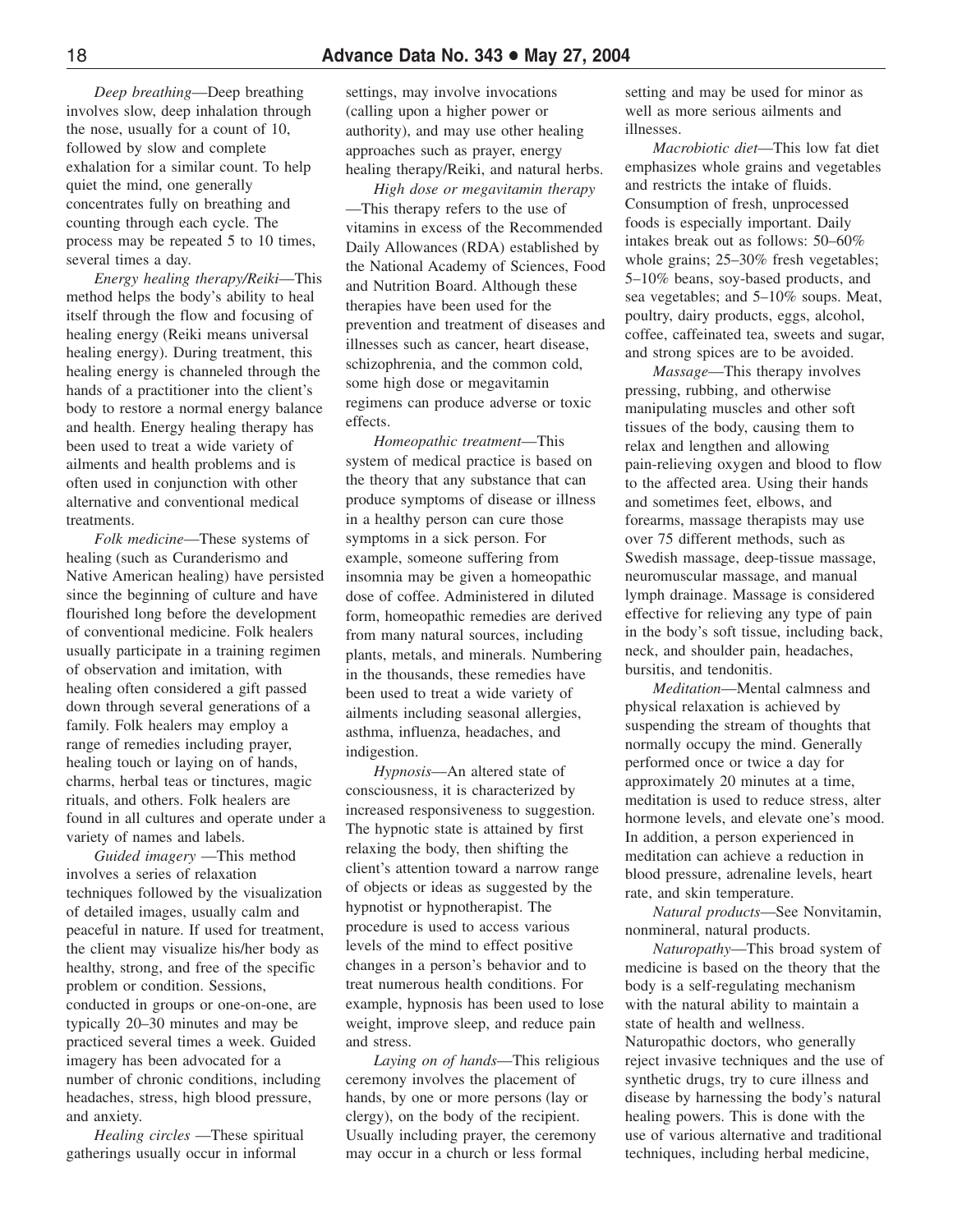homeopathic treatment, massage, dietary supplements, and other physical therapies.

*Nonvitamin, nonmineral, natural products*—These products are taken by mouth and contain a dietary ingredient intended to supplement the diet other than vitamins and minerals. They include herbs or herbal medicine (as single herbs or mixtures), other botanical products such as soy or flax products, and dietary substances such as enzymes and glandulars. Among the most popular are echinacea, ginkgo biloba, ginseng, feverfew, garlic, kava kava, and saw palmetto. Garlic, for example, has been used to treat fevers, sore throats, digestive ailments, hardening of the arteries, and other health problems and conditions.

The text in this report uses a shorter version of the CAM therapy nonvitamin, nonmineral, natural products for conciseness and the tables use the complete term. The therapy nonvitamin, nonmineral, natural products is referred to as natural products in the text.

*Ornish diet*—This is a high fiber, low-fat vegetarian diet that promotes weight loss and health by controlling what one eats, not by restricting the intake of calories. Fruits, beans, grains, and vegetables can be eaten at all meals, and nonfat dairy products such as skim milk, nonfat cheeses, and egg whites are consumed in moderation. Products such as oils, avocados, nuts and seeds, and meats of all kinds are avoided.

*Pritikin diet*—This diet (or Pritikin Principle) is a low-fat diet (10% fat or less) that emphasizes the consumption of foods with a large volume of fiber and water (low in caloric density), including many vegetables, fruits, beans, and natural, unprocessed grains. According to this diet, weight loss will occur if the average caloric density of a meal is kept below 400 calories per pound.

*Progressive relaxation*—This therapy involves the successive tensing and relaxing of each of the 15 major muscle groups. Performed lying down, one generally begins with the head and progresses downward, tensing each muscle as tightly as possible for a count of 5 to 10 and then releasing it completely. Often combined with deep

breathing, progressive relaxation is particularly useful for reducing stress, relieving tension, and inducing sleep.

*Qi gong*—This ancient Chinese discipline combines the use of gentle physical movements, mental focus, and deep breathing designed to integrate the mind, body, and spirit, and to stimulate the flow of vital life energy (qi). Directed toward specific parts of the body, qi gong exercises are normally performed two or more times a week for 30 minutes at a time and have been used to treat a variety of ailments including asthma, arthritis, stress, lower back pain, allergies, diabetes, headaches, heart disease, hypertension, and chronic pain.

*Reiki*—See Energy healing therapy/ Reiki.

*Tai chi*—This Chinese self-defense discipline and low-intensity, low-impact exercise regimen is used for health, relaxation, and self-exploration. Usually performed daily, tai chi exercises include a set of forms, with each form comprising a series of body positions connected into one continuous movement. A single form may include up to 100 positions and may take as long as 20 minutes to complete. Some of the proposed benefits of tai chi include improved concentration, circulation, and posture, reduction of stress, and prevention of osteoporosis.

*Vegetarian diets*—These diets are devoid of meat. There are, however, numerous variations on the nonmeat theme. For example, some vegetarian diets are restricted to plant products only, and others may include eggs and dairy products. Another variation limits food consumption to raw fruit, sometimes supplemented with nuts and vegetables. Some vegetarian diets prohibit alcohol, sugar, caffeine, or processed foods.

*Yoga*—This combination of breathing exercises, physical postures, and meditation, practiced for over 5,000 years, calms the nervous system and balances body, mind, and spirit. It is thought to prevent specific diseases and maladies by keeping the energy meridians (see acupuncture) open and life energy (qi) flowing. Usually performed in classes, sessions are conducted at least once a week and for

approximately 45 minutes. Yoga has been used to lower blood pressure, reduce stress, and improve coordination, flexibility, concentration, sleep, and digestion. It has also been used as supplementary therapy for such diverse conditions as cancer, diabetes, asthma, and AIDS.

*Zone diet*—Each meal in this diet consists of a small amount of low-fat protein (30%), fats (30%), and carbohydrates in the form of fiber-rich fruits and vegetables (40%). The basic goal is to alter the body's metabolism by controlling the production of key hormones. According to proponents, this will aid in weight loss, help prevent heart disease, high blood pressure, diabetes, and enhance athletic performance.

#### **Complementary and alternative medicine questions**

The 2002 National Health Interview Survey Sample Adult questionnaire included questions on complementary and alternative medicine (CAM). Each question is preceded by its question number, beginning with ALT. ALT is the acronym for the CAM section of the Sample Adult questionnaire. Due to the unusually large number of questions used to produce the data used in this report and the complexity of the question skip patterns, CAM questions have not been included in this report. The CAM questions, which are located in the Sample Adult questionnaire, and information about other components of the NHIS are available at www.cdc.gov/ [nchs/nhis.htm.](http://www.cdc.gov/nchs/nhis.htm)